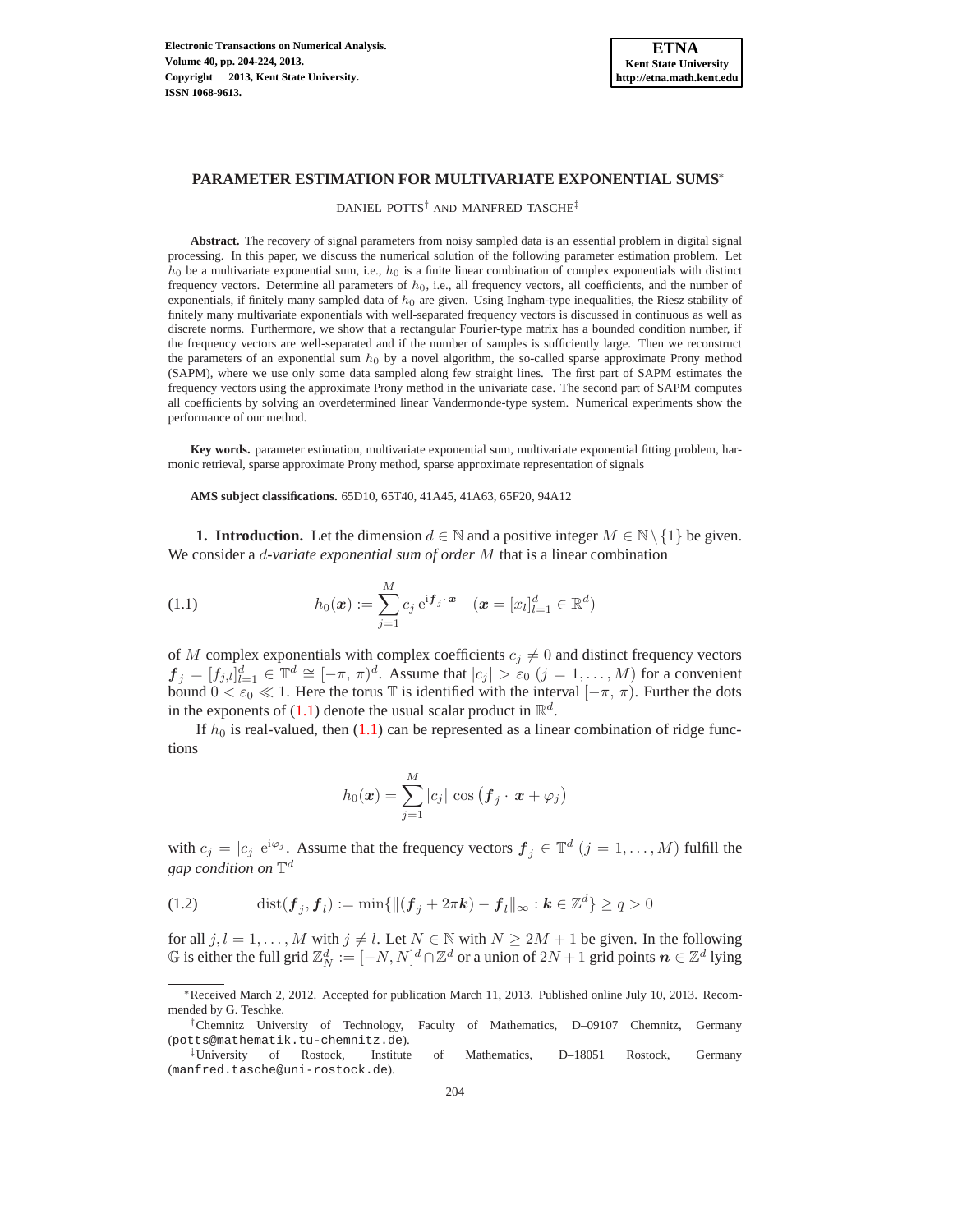on few straight lines. If G is chosen such that  $|\mathbb{G}| \ll (2N+1)^d$  for  $d \geq 2$ , then G is called a *sparse sampling grid*.

Suppose that perturbed sampled data

 $h(\mathbf{n}) := h_0(\mathbf{n}) + e(\mathbf{n}), \quad |e(\mathbf{n})| \leq \varepsilon$ 

of [\(1.1\)](#page-0-0) for all  $n \in \mathbb{G}$  are given, where the error terms  $e(n) \in \mathbb{C}$  are bounded by certain accuracy  $\varepsilon > 0$ . Then we consider the following *parameter estimation problem* for the d-variate exponential sum [\(1.1\)](#page-0-0): Recover the distinct frequency vectors  $f_j \in [-\pi, \pi]^d$  and the complex coefficients  $c_j$  so that

<span id="page-1-0"></span>(1.3) 
$$
|h(n) - \sum_{j=1}^{M} c_j e^{i \mathbf{f}_j \cdot \mathbf{n}}| \leq \varepsilon \quad (n \in \mathbb{G})
$$

for very small accuracy  $\varepsilon > 0$  and for minimal order M. In other words, we are interested in sparse approximate representations of the given noisy data  $h(n) \in \mathbb{C}$  ( $n \in \mathbb{G}$ ) by sampled data of the exponential sum  $(1.1)$ , where the condition  $(1.3)$  is fulfilled.

The approximation of data by finite linear combinations of complex exponentials has a long history; see [\[19,](#page-20-0) [20\]](#page-20-1). There exists a variety of applications, such as fitting nuclear magnetic resonance spectroscopic data [\[18\]](#page-20-2) or the annihilating filter method [\[31,](#page-20-3) [6,](#page-19-0) [30\]](#page-20-4). Recently, the reconstruction method of  $\lceil 3 \rceil$  was generalized to bivariate exponential sums in  $\lceil 1 \rceil$ . In contrast to [\[1\]](#page-19-2), we introduce a sparse approximate Prony method, where we use only some data on a sparse sampling grid G. Furthermore, we remark on the relation to a reconstruction method for sparse multivariate trigonometric polynomials; see Remark [6.3](#page-15-0) and [\[16,](#page-20-5) [12,](#page-20-6) [32\]](#page-20-7).

In this paper, we extend the approximate Prony method (see  $[23]$ ) to multivariate exponential sums. Our approach can be described as follows:

(i) Solving a few reconstruction problems of univariate exponential sums, we determine a finite set of feasible frequency vectors  $f'_{k}$   $(k = 1, ..., M')$ . For each reconstruction we use only data sampled along a straight line. As parameter estimation we use the univariate approximate Prony method which can be replaced by another Prony-like method [\[24\]](#page-20-9), such as ESPRIT (Estimation of Signal Parameters via Rotational Invariance Techniques) [\[26,](#page-20-10) [27\]](#page-20-11) or matrix pencil methods [\[10,](#page-20-12) [29\]](#page-20-13).

(ii) Then we test if a feasible frequency vector  $f'_{k}$   $(k = 1, ..., M')$  is an actual frequency vector of the exponential sum  $(1.1)$  too. Replacing the condition  $(1.3)$  by the overdetermined linear system

<span id="page-1-1"></span>(1.4) 
$$
\sum_{k=1}^{M'} c'_k e^{i f'_k \cdot n} = h(n) \quad (n \in \mathbb{G}),
$$

we compute the least squares solution  $(c'_k)_{k=1}^{M'}$ . Then we say that  $f'_k$  is an actual frequency vector of [\(1.1\)](#page-0-0), if  $|c'_k| > \varepsilon_0$ . Otherwise,  $f'_k$  is interpreted as frequency vector of noise and is canceled. Let  $\tilde{\boldsymbol{f}}_j$   $(j = 1, ..., M)$  be all the actual frequency vectors.

(iii) In a final correction step, we solve the linear system

$$
\sum_{j=1}^M \tilde{c}_j e^{i\tilde{f}_j \cdot \boldsymbol{n}} = h(\boldsymbol{n}) \quad (\boldsymbol{n} \in \mathbb{G}).
$$

As explained above, our reconstruction method uses the least squares solution of the linear system [\(1.4\)](#page-1-1) with the rectangular coefficient matrix

$$
\left[\mathrm{e}^{\mathrm{i}\tilde{\bm{f}}_j\cdot\bm{n}}\right]_{\bm{n}\in\mathbb{G},\ j=1,\ldots,M}\quad\left(|\mathbb{G}|>M\right).
$$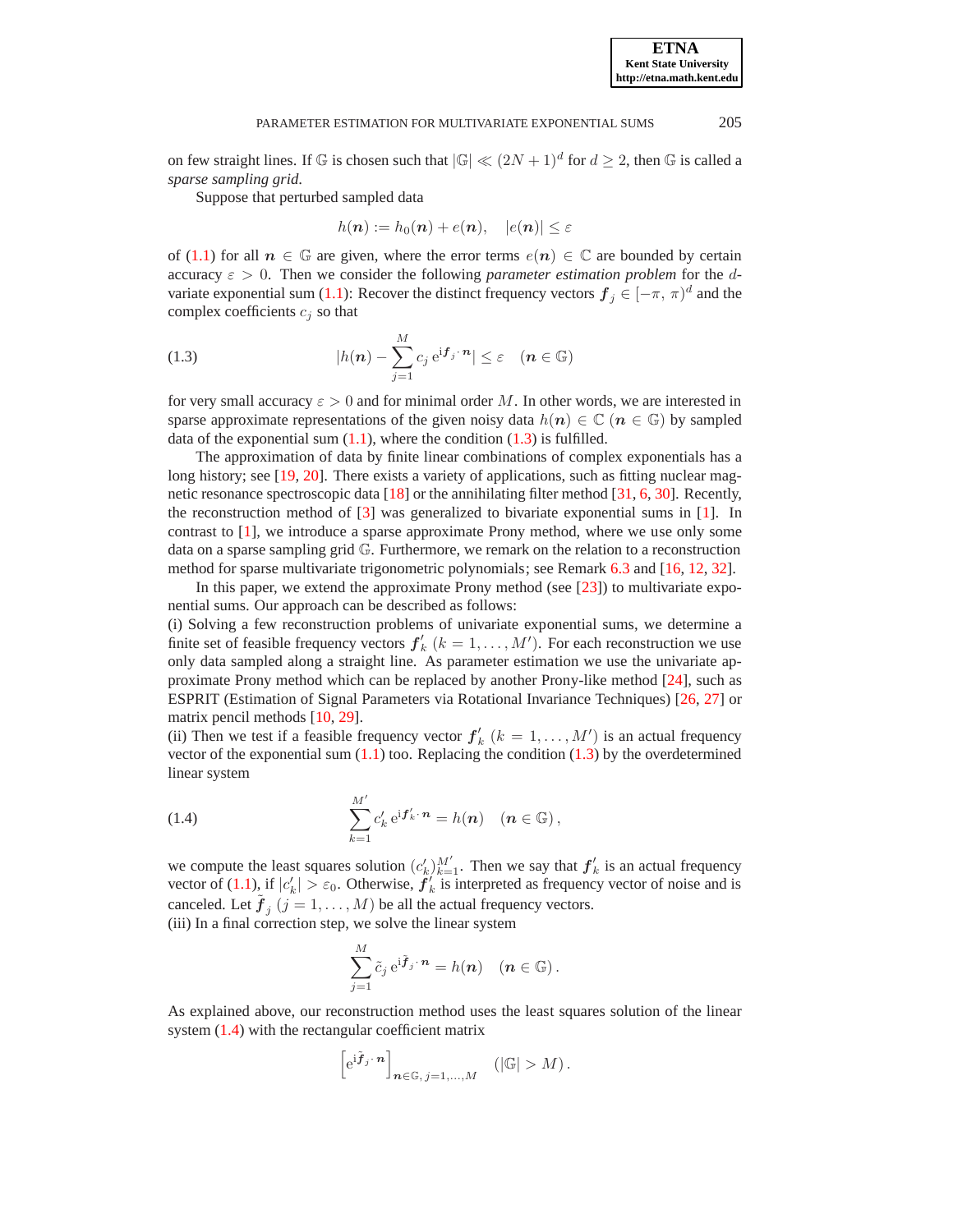If this matrix has full rank  $M$  and if its condition number is moderately sized, then one can efficiently compute the least squares solution of  $(1.4)$ , which is sensitive to permutations of the coefficient matrix and the sampled data; see [\[7,](#page-19-3) pp. 239–244]. In the special case  $\mathbb{G} = \mathbb{Z}_N^d$ , we can show that this matrix is uniformly bounded, if  $N > \frac{\sqrt{d}\pi}{q}$ . Then we use  $(2N + 1)^d$ sampled data for the reconstruction of M frequency vectors  $f_j$  and M complex coefficients  $c_j$  of [\(1.1\)](#page-0-0).

However, our aim is an efficient parameter estimation of  $(1.1)$  by a relatively low number of given sampled data  $h(n)$  ( $n \in \mathbb{G}$ ) on a sparse sampling grid  $\mathbb{G}$ . The corresponding approach is called *sparse approximate Prony method* (SAPM). Numerical experiments for d-variate exponential sums with  $d \in \{2, 3, 4\}$  show the performance of our parameter reconstruction.

This paper is divided into two parts. The first part consists of Sections [2](#page-2-0) and [3,](#page-6-0) where we discuss the Riesz stability of finitely many multivariate exponentials. It is a known fact that an exponential sum  $(1.1)$  with well-separated frequency vectors can be well reconstructed. In addition, one also knows that the parameter estimation of an exponential sum with clustered frequency vectors is very difficult. What is the basic cause of these effects? In Section [2,](#page-2-0) we investigate the Riesz stability of multivariate exponentials with respect to the continuous norms of  $L^2([-N, N]^d)$  and  $C([-N, N]^d)$ , respectively, where we assume that the frequency vectors fulfill the gap condition  $(2.1)$ ; see Lemma [2.1](#page-2-2) and Corollary [2.3.](#page-4-0) These results are mainly based on Ingham-type inequalities; see [\[14,](#page-20-14) pp. 59–66 and pp. 153–156]. Furthermore, we present a result for the converse assertion, i.e., if finitely many multivariate exponentials are Riesz stable, then the corresponding frequency vectors are well-separated; see Lemma [2.2.](#page-3-0) In Section [3,](#page-6-0) we extend these stability results to draw conclusions for the discrete norm of  $\ell^2(\mathbb{Z}_N^d)$ . Moreover, we prove that the condition number of the coefficient matrix of [\(1.4\)](#page-1-1) is uniformly bounded, if we choose the full sampling grid  $\mathbb{G} = \mathbb{Z}_N^d$  and if N is sufficiently large. By the results of Section [3,](#page-6-0) one can see that well-separated frequency vectors are essential for a successful parameter estimation of  $(1.1)$ . Up to now, a corresponding result for a sparse sampling grid  $\mathbb G$  is unknown.

The second part of this paper consists of Sections [4–](#page-8-0)[7,](#page-16-0) where we present a novel efficient parameter recovery algorithm of [\(1.1\)](#page-0-0) for a *sparse* sampling grid. In Section [4](#page-8-0) we sketch the approximate Prony method in the univariate setting. Then we extend this method to bivariate exponential sums in Section [5.](#page-10-0) Here we suggest the new SAPM. The main idea is to project the bivariate reconstruction problem to several univariate problems and combine finally the results of the univariate reconstructions. We use only few data sampled along some straight lines in order to reconstruct a bivariate exponential sum. In Section [6,](#page-13-0) we extend this reconstruction method to d-variate exponential sums for moderately sized dimensions  $d \geq 3$ . Finally, various numerical examples are presented in Section [7.](#page-16-0)

<span id="page-2-0"></span>**2. Stability of exponentials.** The main difficulty here is known to be the reconstruction of frequency vectors with small separation distance  $q > 0$ ; see [\(1.2\)](#page-0-1). Therefore first we discuss the stability properties of the finitely many  $d$ -variate exponentials in dependence of  $q$ . We start with a generalization of the known Ingham inequalities; see [\[11\]](#page-20-15).

<span id="page-2-2"></span><span id="page-2-1"></span>LEMMA 2.1. [\[14,](#page-20-14) pp. 153–156]*. Let*  $d \in \mathbb{N}$ *, M* ∈  $\mathbb{N} \setminus \{1\}$  *and*  $N > 0$  *be given. If the frequency vectors*  $\boldsymbol{f}_j \in \mathbb{R}^d$   $(j = 1, ..., M)$  *fulfill the gap condition on*  $\mathbb{R}^d$ *,* 

(2.1) 
$$
\|f_j - f_l\|_{\infty} \ge q > \frac{\sqrt{d}\pi}{N} \quad (j, l = 1, ..., M; j \ne l),
$$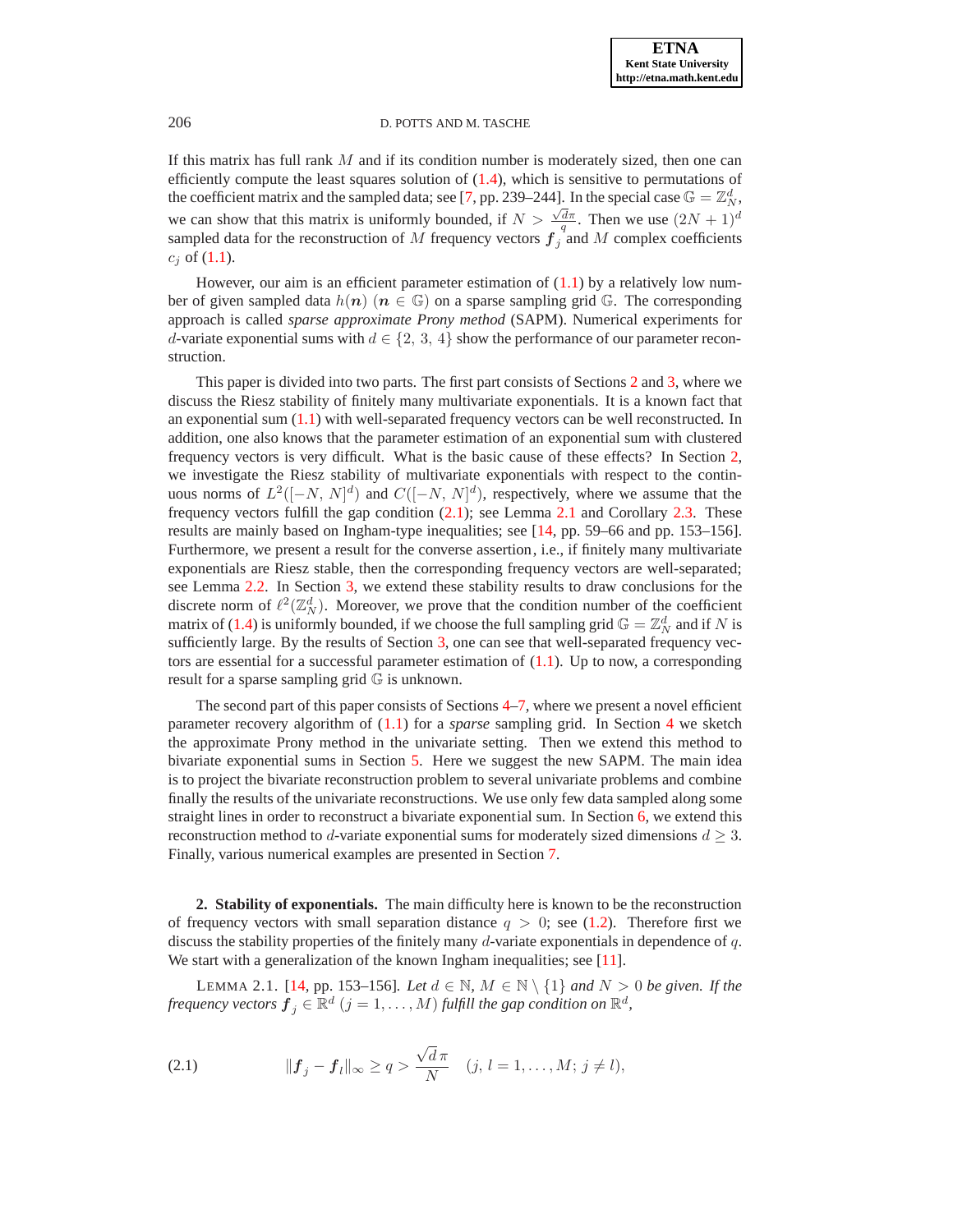<span id="page-3-1"></span>*then the exponentials*  $e^{if_j \cdot (.)}$   $(j = 1, ..., M)$  *are Riesz stable in*  $L^2([-N, N]^d)$ *, i.e., for all complex vectors*  $\mathbf{c} = [c_j]_{j=1}^M$ ,

(2.2) 
$$
\gamma_1 \|c\|_2^2 \leq \|\sum_{j=1}^M c_j e^{i \mathbf{f}_j \cdot (\cdot)}\|_2^2 \leq \gamma_2 \|c\|_2^2,
$$

*with some positive constants*  $γ<sub>1</sub>, γ<sub>2</sub>$ *, independent of the particular choice of the coefficients*  $c_j$ *. Here*  $||c||_2$  *denotes the Euclidean norm of*  $c \in \mathbb{C}^M$  *and* 

$$
||f||_2 := \left(\frac{1}{(2N)^d} \int_{[-N,N]^d} |f(\boldsymbol{x})|^2 d\boldsymbol{x}\right)^{1/2} \quad (f \in L^2([-N,N]^d)).
$$

Note that for  $d = 1$ , we obtain exactly the classical Ingham inequalities (see [[11](#page-20-15)]) with the positive constants

$$
\gamma_1 = \frac{2}{\pi} \left( 1 - \frac{\pi^2}{N^2 q^2} \right), \quad \gamma_2 = \frac{4\sqrt{2}}{\pi} \left( 1 + \frac{\pi^2}{4N^2 q^2} \right).
$$

In the case  $d \geq 2$ , the Lemma [2.1](#page-2-2) provides only the existence of positive constants  $\gamma_1$ ,  $\gamma_2$ without corresponding explicit expressions.

<span id="page-3-2"></span>Obviously, the exponentials

(2.3) 
$$
e^{i f_j \cdot (\cdot)} \quad (j = 1, ..., M)
$$

with distinct frequency vectors  $\mathbf{f}_j \in \mathbb{R}^d$   $(j = 1, ..., M)$  are linearly independent and Riesz stable. Now we show that from the first inequality  $(2.2)$  it follows that the frequency vectors  $f_j$  are well–separated. The following lemma generalizes a former result [\[17\]](#page-20-16) for univariate exponentials.

<span id="page-3-0"></span>LEMMA 2.2. *Let*  $d \in \mathbb{N}$ ,  $M \in \mathbb{N} \setminus \{1\}$  and  $N > 0$ . Further let  $\boldsymbol{f}_j \in \mathbb{R}^d$   $(j = 1, \ldots, M)$ *be given. If there exists a constant*  $\gamma_1 > 0$  *such that* 

$$
\gamma_1 \|c\|_2^2 \le \|\sum_{j=1}^M c_j e^{i \bm{f}_j \cdot (\cdot)}\|_2^2
$$

for all complex vectors  $\boldsymbol{c} = [c_j]_{j=1}^M$ , then the frequency vectors  $\boldsymbol{f}_j$  are well-separated by

$$
\|\mathbf{f}_j - \mathbf{f}_l\|_{\infty} \ge \frac{\sqrt{2\gamma_1}}{d\,N}
$$

*for all*  $j, l = 1, ..., M$   $(j \neq l)$ *. Moreover, the exponentials* [\(2.3\)](#page-3-2) *are Riesz stable in*  $L^2([-N,N]^d)$ .

*Proof.* 1. In the following proof we use similar arguments as in [\[5,](#page-19-4) Theorem 7.6.5]. We choose  $c_j = -c_l = 1$  for  $j \neq l$ . All the other coefficients are equal to 0. Then by the assumption, we obtain

<span id="page-3-3"></span>
$$
2\gamma_1 \leq ||e^{i\mathbf{f}_j \cdot (\cdot)} - e^{i\mathbf{f}_l \cdot (\cdot)}||_2^2
$$
  
\n
$$
= \frac{1}{(2N)^d} \int_{[-N,N]^d} |1 - e^{i(\mathbf{f}_l - \mathbf{f}_j) \cdot \mathbf{x}}|^2 d\mathbf{x}
$$
  
\n
$$
= \frac{1}{(2N)^d} \int_{[-N,N]^d} 4 \sin^2 ((\mathbf{f}_l - \mathbf{f}_j) \cdot \mathbf{x}/2) d\mathbf{x}
$$
  
\n
$$
\leq \frac{1}{(2N)^d} \int_{[-N,N]^d} |(\mathbf{f}_l - \mathbf{f}_j) \cdot \mathbf{x}|^2 d\mathbf{x}
$$
  
\n(2.4)  
\n
$$
\leq \frac{1}{(2N)^d} \int_{[-N,N]^d} ||\mathbf{f}_l - \mathbf{f}_j||_1^2 N^2 d\mathbf{x},
$$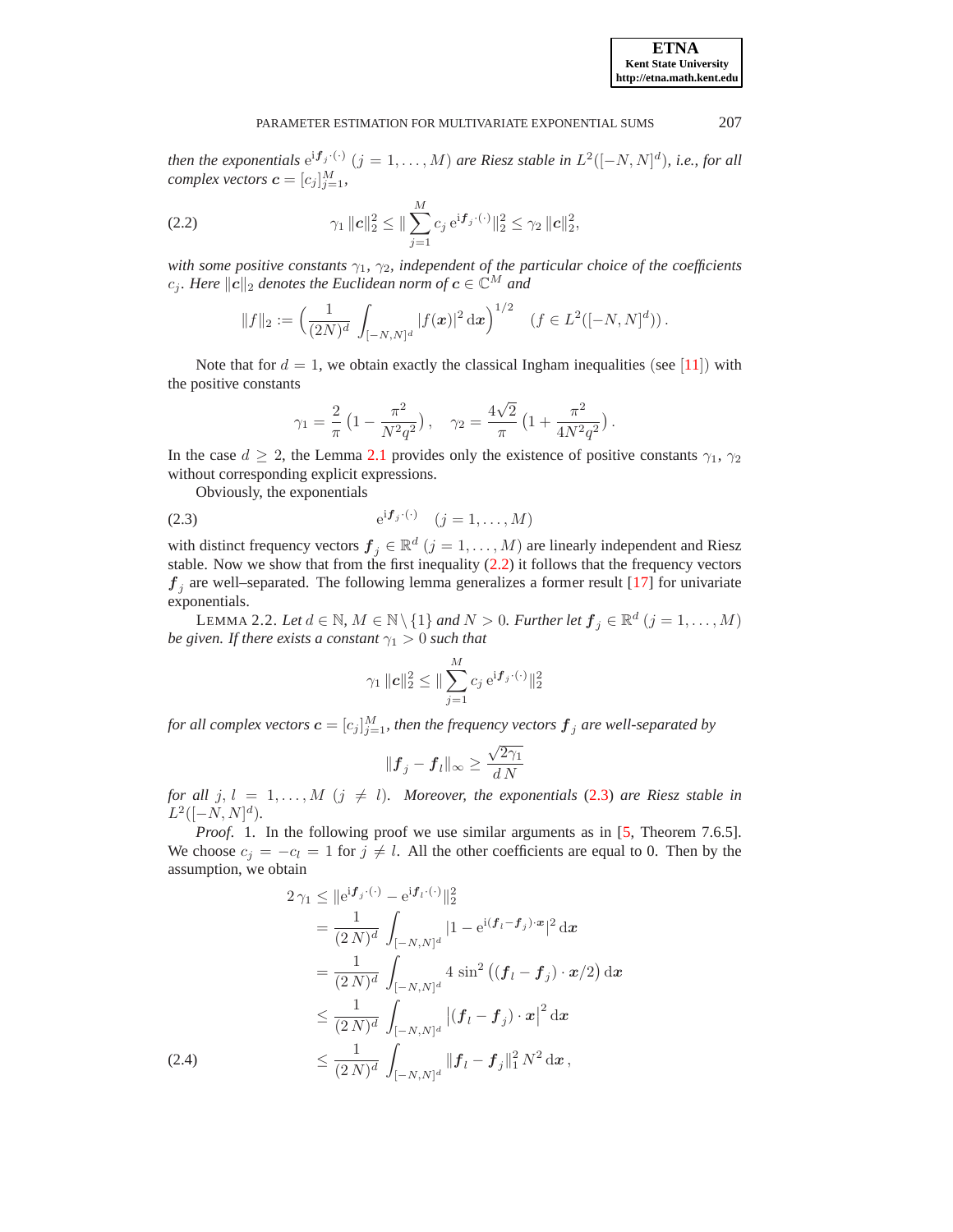where we have used the Hölder estimate

$$
|( \boldsymbol{f}_l - \boldsymbol{f}_j ) \cdot \boldsymbol{x} | \leq \| \boldsymbol{f}_l - \boldsymbol{f}_j \|_1 \, \| \boldsymbol{x} \|_\infty \leq \| \boldsymbol{f}_l - \boldsymbol{f}_j \|_1 \, N
$$

for all  $x \in [-N, N]^d$ . Therefore [\(2.4\)](#page-3-3) shows that

$$
d||\boldsymbol{f}_l - \boldsymbol{f}_j||_{\infty} \ge ||\boldsymbol{f}_l - \boldsymbol{f}_j||_1 \ge \frac{\sqrt{2\gamma_1}}{N}
$$

for all  $j, l = 1, \ldots, M$   $(j \neq l)$ .

2. We see immediately that  $M$  is an upper Riesz bound for the exponentials  $(2.3)$  in  $L^2([-N, N]^d)$ . By the Cauchy–Schwarz inequality we obtain

$$
|\sum_{j=1}^{M} c_j e^{i \mathbf{f}_j \cdot \mathbf{x}}|^2 \leq M \| \mathbf{c} \|_2^2
$$

for all  $\boldsymbol{c} = (c_j)_{j=1}^M \in \mathbb{C}^M$  and all  $\boldsymbol{x} \in [-N, \, N]^d$  such that

$$
\|\sum_{j=1}^M c_j e^{i\mathbf{f}_j \cdot (\cdot)}\|_2^2 \le M \|c\|_2^2. \qquad \Box
$$

By the Lemmas [2.1](#page-2-2) and [2.2,](#page-3-0) the Riesz stability of the exponentials [\(2.3\)](#page-3-2) in  $L^2([-N, N]^d)$ is equivalent to the fact that the frequency vectors  $f_j$  are well–separated. Now we show that in Lemma [2.1](#page-2-2) the square norm can be replaced by the uniform norm of  $C([-N, N]^d)$ .

<span id="page-4-0"></span>COROLLARY 2.3. *If the assumptions of Lemma [2.1](#page-2-2) are fulfilled, then the exponentials* [\(2.3\)](#page-3-2) are Riesz stable in  $C([-N, N]^d)$ , i.e., for all complex vectors  $\boldsymbol{c} = [c_j]_{j=1}^M$ 

$$
\sqrt{\frac{\gamma_1}{M}}\, \|{\boldsymbol{c}}\|_1 \leq \| \sum_{j=1}^M c_j \, {\rm e}^{{\rm i} {\boldsymbol{f}}_j \cdot (\cdot)} \|_\infty \leq \|{\boldsymbol{c}}\|_1
$$

*with the uniform norm*

$$
||f||_{\infty} := \max_{\mathbf{x} \in [-N,N]^d} |f(\mathbf{x})| \quad (f \in C([-N,N]^d)).
$$

*Proof.* Let  $h_0 \in C([-N, N]^d)$  be defined by [\(1.1\)](#page-0-0). Then  $||h_0||_2 \le ||h_0||_{\infty} < \infty$ . Using the triangle inequality, we obtain that

$$
||h_0||_{\infty} \leq \sum_{j=1}^{M} |c_j| \cdot 1 = ||c||_1.
$$

From Lemma [2.1](#page-2-2) and  $||c||_1 \le \sqrt{M} ||c||_2$ , it follows that

$$
\sqrt{\frac{\gamma_1}{M}}\,||c||_1 \leq \sqrt{\gamma_1}\,||c||_2 \leq ||h_0||_2\,.\qquad \Box
$$

Now we use the uniform norm of  $C([-N, N]^d)$  and estimate the error  $||h_0 - \tilde{h}||_{\infty}$  between the original exponential sum  $(1.1)$  and its reconstruction

$$
\tilde{h}(\boldsymbol{x}) := \sum_{j=1}^M \tilde{c}_j \,\mathrm{e}^{\mathrm{i} \tilde{\boldsymbol{f}}_j \cdot \boldsymbol{x}} \quad (\boldsymbol{x} \in [-N, N]^d).
$$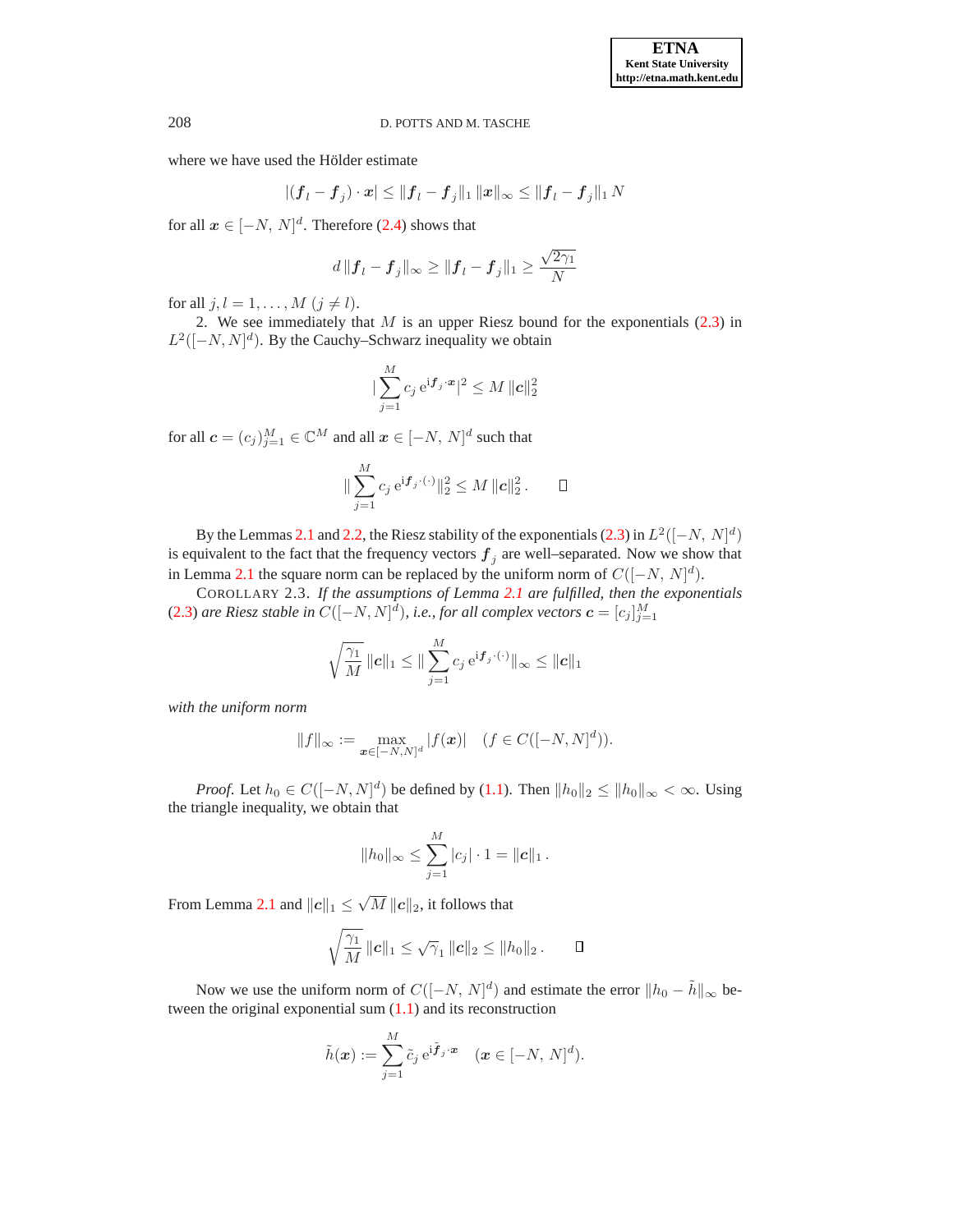We obtain a small error  $||h_0 - \tilde{h}||_{\infty}$  in the case  $\sum_{j=1}^{M} |c_j - \tilde{c}_j| \ll 1$  and  $||\boldsymbol{f}_j - \tilde{\boldsymbol{f}}_j||_{\infty} \le \delta \ll 1$  $(j = 1, \ldots, M).$ 

THEOREM 2.4. Let  $M \in \mathbb{N} \setminus \{1\}$  and  $N > 0$  be given. Let  $\boldsymbol{c} = [c_j]_{j=1}^M$  and  $\tilde{\boldsymbol{c}} = [\tilde{c}_j]_{j=1}^M$ *be arbitrary complex vectors. If*  $\boldsymbol{f}_j$ ,  $\tilde{\boldsymbol{f}}_j \in \mathbb{R}^d$   $(j = 1, \ldots, M)$  *fulfill the conditions* 

$$
\begin{aligned} \|\mathbf{f}_j - \mathbf{f}_l\|_{\infty} &\geq q > \frac{3\sqrt{d}\pi}{2N} \quad (j, l = 1, \dots, M; j \neq l), \\ \|\tilde{\mathbf{f}}_j - \mathbf{f}_j\|_{\infty} &\leq \delta < \frac{\sqrt{d}\pi}{4N} \quad (j = 1, \dots, M), \end{aligned}
$$

*then both* [\(2.3\)](#page-3-2) *and*

$$
e^{i\tilde{\boldsymbol{f}}_j\cdot(\cdot)} \quad (j=1,\ldots,M)
$$

*are Riesz stable in* C([−N, N] d )*. Furthermore,*

$$
||h_0 - \tilde{h}||_{\infty} \le ||c - \tilde{c}||_1 + d\delta N ||c||_1.
$$

*Proof.* 1. By the gap condition on  $\mathbb{R}^d$  we know that

$$
\|\mathbf{f}_j-\mathbf{f}_l\|_{\infty}\geq q>\frac{3\sqrt{d}\pi}{2N}>\frac{\sqrt{d}\pi}{N} \quad (j, l=1,\ldots,M; j\neq l).
$$

Hence the original exponentials [\(2.3\)](#page-3-2) are Riesz stable in  $C([-N, N]^d)$  by Corollary [2.3.](#page-4-0) Using the assumptions, we conclude that

$$
\|\tilde{\boldsymbol{f}}_j - \tilde{\boldsymbol{f}}_l\|_{\infty} \ge \|\boldsymbol{f}_j - \boldsymbol{f}_l\|_{\infty} - \|\tilde{\boldsymbol{f}}_j - \boldsymbol{f}_j\|_{\infty} - \|\boldsymbol{f}_l - \tilde{\boldsymbol{f}}_l\|_{\infty} \ge q - 2\frac{\sqrt{d}\pi}{4N} > \frac{\sqrt{d}\pi}{N}.
$$

Thus the reconstructed exponentials

$$
e^{i\tilde{\bm{f}}_j\cdot(\cdot)} \quad (j=1,\ldots,M)
$$

are Riesz stable in  $C([-N, N]^d)$  by Corollary [2.3,](#page-4-0) too.

2. Now we estimate the normwise error  $||h_0 - \hat{h}||_{\infty}$  by the triangle inequality. Then we obtain

$$
||h_0 - \tilde{h}||_{\infty} \le ||\sum_{j=1}^{M} (c_j - \tilde{c}_j) e^{i\tilde{f}_j \cdot (\cdot)}||_{\infty} + ||\sum_{j=1}^{M} c_j (e^{i f_j \cdot (\cdot)} - e^{i \tilde{f}_j \cdot (\cdot)})||_{\infty}
$$
  

$$
\le \sum_{j=1}^{M} |c_j - \tilde{c}_j| + \sum_{j=1}^{M} |c_j| \max_{\mathbf{x} \in [-N, N]^d} |e^{i f_j \cdot \mathbf{x}} - e^{i \tilde{f}_j \cdot \mathbf{x}}|.
$$

Since for  $d_j := \tilde{\bm{f}}_j - \bm{f}_j$   $(j = 1, ..., M)$  and arbitrary  $\bm{x} \in [-N, N]^d$ , we can estimate

$$
|e^{i\mathbf{f}_j \cdot \mathbf{x}} - e^{i\widetilde{\mathbf{f}}_j \cdot \mathbf{x}}| = |1 - e^{i\mathbf{d}_j \cdot \mathbf{x}}| = \sqrt{2 - 2 \cos(\mathbf{d}_j \cdot \mathbf{x})}
$$

$$
= 2|\sin\frac{\mathbf{d}_j \cdot \mathbf{x}}{2}| \le |\mathbf{d}_j \cdot \mathbf{x}| \le ||\mathbf{d}_j||_{\infty} ||\mathbf{x}||_1 \le d\delta N
$$

such that we obtain

$$
||h_0 - \tilde{h}||_{\infty} \le ||c - \tilde{c}||_1 + d\delta N ||c||_1.
$$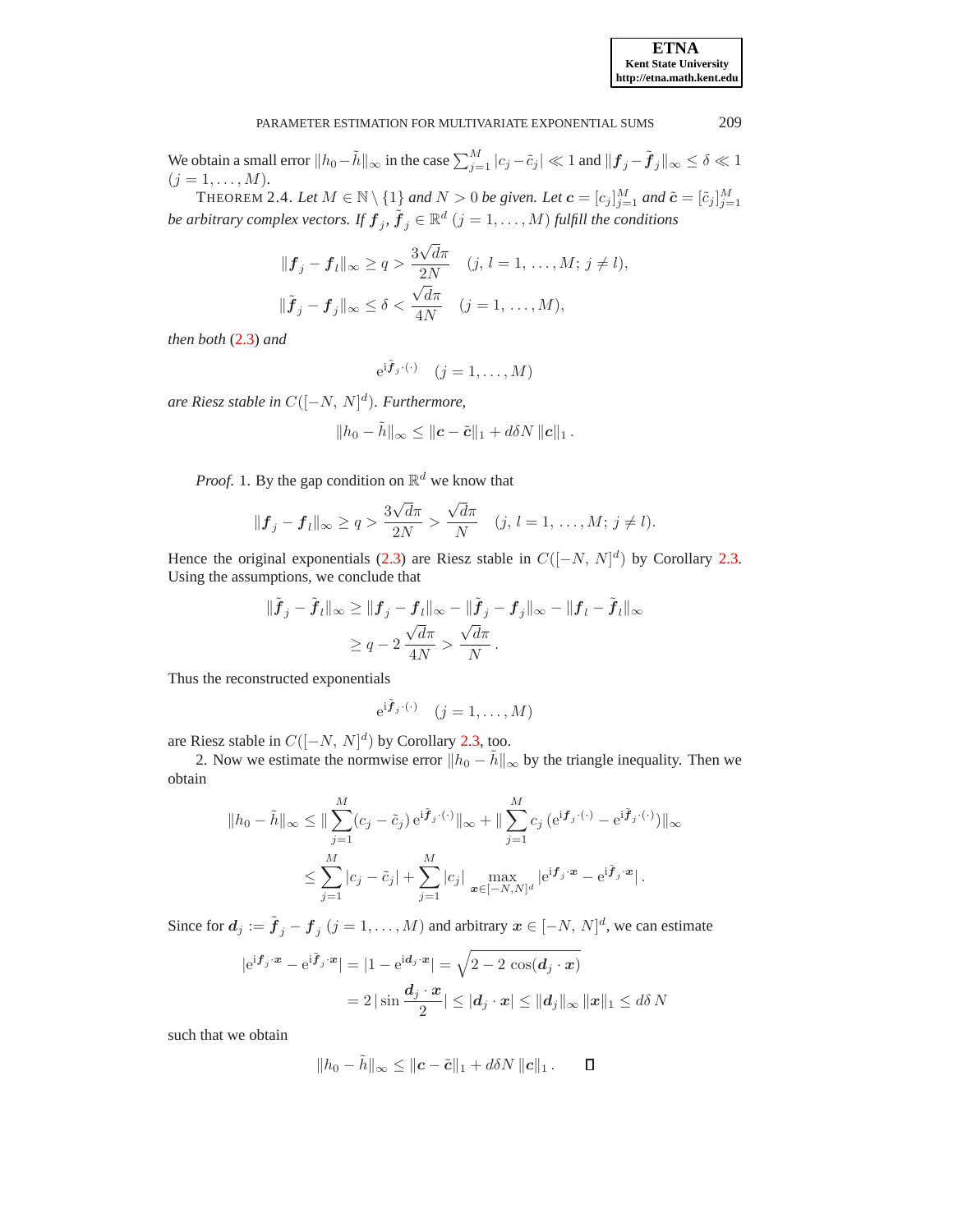<span id="page-6-0"></span>**3. Stability of exponentials on a grid.** In the last section we studied the Riesz stability of  $d$ -variate exponentials  $(2.3)$  with respect to continuous norms. Now we investigate the Riesz stability of d-variate exponentials restricted on the full grid  $\mathbb{Z}_N^d$  with respect to the discrete norm of  $\ell^2(\mathbb{Z}_N^d)$ . First we will show that a discrete version of Lemma [2.1](#page-2-2) is also true for  $d$ -variate exponential sums  $(1.1)$ . If we sample an exponential sum  $(1.1)$  on the full grid  $\mathbb{Z}_N^d$ , then it is impossible to distinguish between the frequency vectors  $\bm{f}_j$  and  $\bm{f}_j + 2\pi \bm{k}$  for certain  $k \in \mathbb{Z}^d$ , since by the periodicity of the complex exponential

$$
e^{\mathrm{i} \tilde{\boldsymbol{f}}_j \cdot \boldsymbol{n}} = e^{\mathrm{i} \, (\tilde{\boldsymbol{f}}_j + 2\pi \boldsymbol{k}) \cdot \boldsymbol{n}} \quad (\boldsymbol{n} \in \mathbb{Z}_N^d) \, .
$$

Therefore we assume in the following that  $f_j \in [-\pi, \pi)^d$   $(j = 1, ..., M)$  and we measure the distance between two distinct frequency vectors  $f_j$ ,  $f_l \in [-\pi, \pi)^d$   $(j, l = 1, \dots, M;$  $j \neq l$ ) by

$$
\text{dist}(\boldsymbol{f}_j, \boldsymbol{f}_l) := \min \{ \Vert (\boldsymbol{f}_j + 2\pi \boldsymbol{k}) - \boldsymbol{f}_l \Vert_{\infty} : \boldsymbol{k} \in \mathbb{Z}^d \}.
$$

Then the *separation distance* of the set  $\{f_j \in [-\pi, \pi)^d : j = 1, \dots, M\}$  is defined by

min {dist(
$$
\mathbf{f}_j, \mathbf{f}_l
$$
) :  $j, l = 1, ..., M; j \neq l$ }  $\in (0, \pi]$ .

The separation distance can be interpreted as the smallest gap between two distinct frequency vectors in the d-dimensional torus  $\mathbb{T}^d$ . Since we restrict an exponential sum  $h_0$  on the full sampling grid  $\mathbb{Z}_N^d$ , we use the norm

$$
\frac{1}{(2N+1)^{d/2}} \left(\sum_{\mathbf{k} \in \mathbb{Z}_N^d} |h_0(\mathbf{k})|^2\right)^{1/2}
$$

<span id="page-6-1"></span>in the Hilbert space  $\ell^2(\mathbb{Z}_N^d)$ .

LEMMA 3.1. [\[15\]](#page-20-17)*. Let*  $q \in (0, \pi]$  *and*  $M \in \mathbb{N} \setminus \{1\}$  *be given. If the frequency vectors*  $\bm{f}_j \in (-\pi + \frac{q}{2}, \, \pi - \frac{q}{2})^d \; (j = 1, \ldots, M)$  satisfy

$$
\|\boldsymbol{f}_j-\boldsymbol{f}_l\|_{\infty}\geq q>\frac{\sqrt{d}\pi}{N}\quad (j,\,l=1,\ldots,M;\,j\neq l)\,,
$$

*then the exponentials* [\(2.3\)](#page-3-2) *are Riesz stable in*  $\ell^2(\mathbb{Z}_N^d)$ , *i.e.*, *all complex vectors*  $\boldsymbol{c} = [c_j]_{j=1}^M$ *satisfy the following Ingham-type inequalities*

$$
\gamma_3 \| \boldsymbol{c} \|_2^2 \leq \frac{1}{(2N+1)^d} \sum_{\boldsymbol{k} \in \mathbb{Z}_N^d} | \sum_{j=1}^M c_j \, \mathrm{e}^{\mathrm{i} \, \boldsymbol{f}_j \cdot \boldsymbol{k}} |^2 \leq \gamma_4 \| \boldsymbol{c} \|_2^2
$$

*with some positive constants*  $\gamma_3$  *and*  $\gamma_4$ *, independent of the particular choice of c.* 

<span id="page-6-2"></span>Note that Lemma [3.1](#page-6-1) delivers only the existence of positive constants  $\gamma_3$ ,  $\gamma_4$  without corresponding explicit expressions.

LEMMA 3.2. Let  $d \in \mathbb{N}$ ,  $M \in \mathbb{N} \setminus \{1\}$  and  $N \in \mathbb{N}$  with  $N \geq 2M + 1$  be given. *Furthermore, let*  $\boldsymbol{f}_j \in [-\pi, \, \pi)^d$   $(j = 1, \ldots, M)$ *. If there exists a constant*  $\gamma_3 > 0$  *such that* 

$$
\gamma_3 \| \bm{c} \|_2^2 \leq \frac{1}{(2N+1)^d} \sum_{\bm{k} \in \mathbb{Z}_N^d} | \sum_{j=1}^M c_j \, \mathrm{e}^{\mathrm{i} \bm{f}_j \cdot \bm{k}} |^2
$$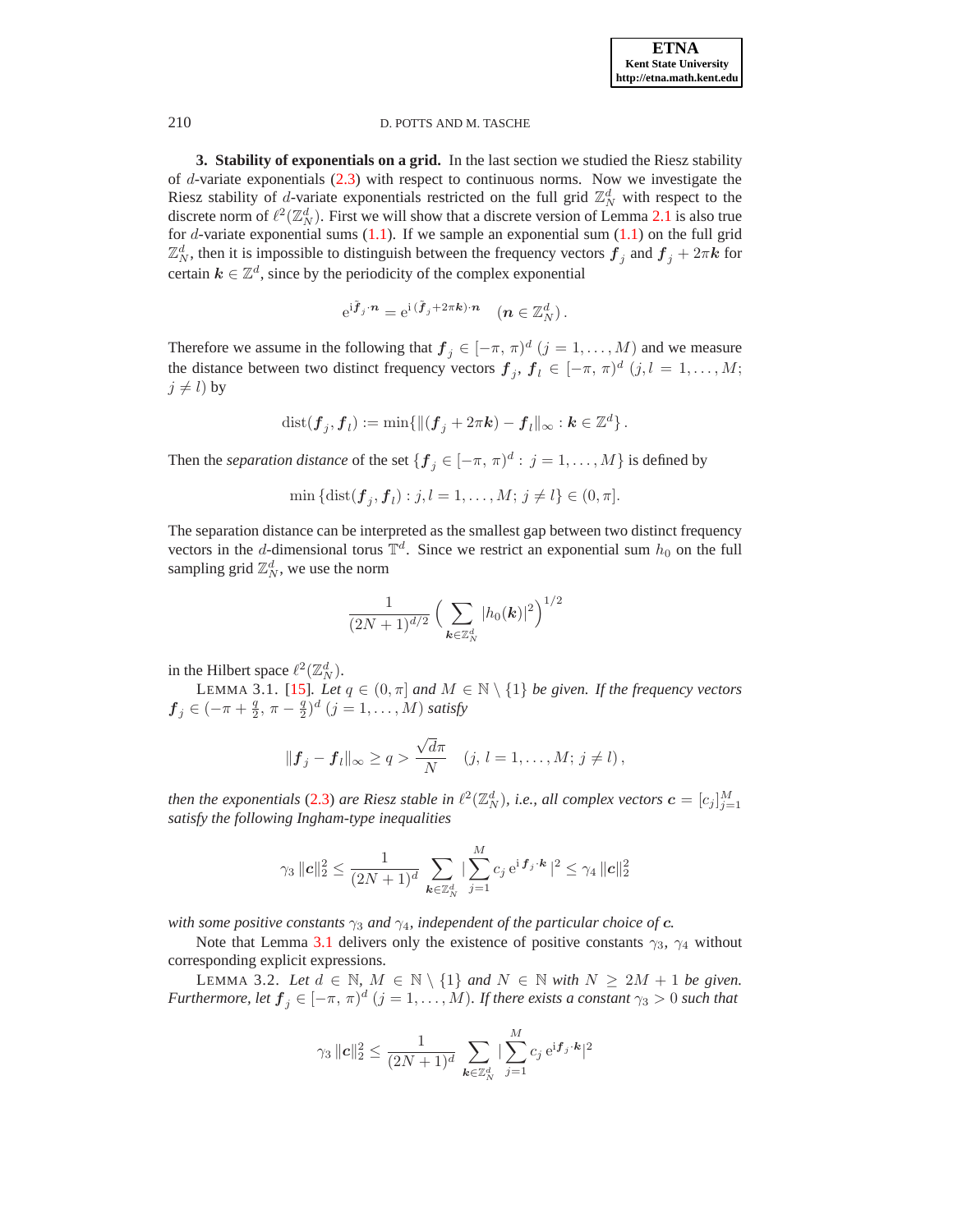for all complex vectors  $\boldsymbol{c} = [c_j]_{j=1}^M$ , then the frequency vectors  $\boldsymbol{f}_j$  are well-separated by

$$
\text{dist}(\pmb{f}_j,\pmb{f}_l)\geq \frac{\sqrt{2\gamma_3}}{d\,N}
$$

*for all*  $j, l = 1, \ldots, M$  *with*  $j \neq l$ *. Moreover, the exponentials* [\(2.3\)](#page-3-2) *are Riesz stable in*  $\ell^2(\mathbb{Z}_N^d)$ .

The proof follows similar lines as the proof of Lemma [2.2](#page-3-0) and is omitted here. By Lemmas [3.1](#page-6-1) and [3.2,](#page-6-2) the Riesz stability of the exponentials [\(2.3\)](#page-3-2) in  $\ell^2(\mathbb{Z}_N^d)$  is equivalent to the condition that the frequency vectors  $f_j$  are well-separated.

Introducing the *rectangular Fourier-type matrix*

$$
\boldsymbol{F} := (2N+1)^{-d/2} \left[ e^{i \boldsymbol{f}_j \cdot \boldsymbol{k}} \right]_{\boldsymbol{k} \in \mathbb{Z}_N^d, \ j=1,\dots,M} \in \mathbb{C}^{(2N+1)^d \times M},
$$

<span id="page-7-1"></span>we improve the result of [\[22,](#page-20-18) Theorem 4.3].

COROLLARY 3.3. *Under the assumptions of Lemma [3.1,](#page-6-1) the rectangular Fourier-type matrix* **F** has a uniformly bounded condition number  $\text{cond}_2(\mathbf{F})$  for all integers  $N > \frac{\sqrt{d}}{q}$ .

*Proof.* By Lemma [3.1,](#page-6-1) we know that for all  $c \in \mathbb{C}^M$ 

(3.1) 
$$
\gamma_3 c^{\rm H} c \leq c^{\rm H} F^{\rm H} F c \leq \gamma_4 c^{\rm H} c
$$

with positive constants  $\gamma_3, \gamma_4$ . Let  $\lambda_1 \geq \lambda_2 \geq \ldots \geq \lambda_M \geq 0$  be the ordered eigenvalues of  $\boldsymbol{F}^{\text{H}}\boldsymbol{F} \in \mathbb{C}^{M \times M}$ . Using the Rayleigh-Ritz Theorem and [\(3.1\)](#page-7-0), we obtain that

<span id="page-7-0"></span>
$$
\gamma_3\, \boldsymbol{c}^{\rm H} \boldsymbol{c} \le \lambda_M\, \boldsymbol{c}^{\rm H} \boldsymbol{c} \le \boldsymbol{c}^{\rm H} \boldsymbol{F}^{\rm H} \boldsymbol{F}\, \boldsymbol{c} \le \lambda_1\, \boldsymbol{c}^{\rm H} \boldsymbol{c} \le \gamma_4\, \boldsymbol{c}^{\rm H} \boldsymbol{c}
$$

and hence

$$
0<\gamma_3\leq\lambda_M\leq\lambda_1\leq\gamma_4<\infty.
$$

Thus  $\boldsymbol{F}^{\mathrm{H}}\boldsymbol{F}$  is positive definite and

$$
\operatorname{cond}_2(\boldsymbol{F}) = \sqrt{\frac{\lambda_1}{\lambda_M}} \le \sqrt{\frac{\gamma_4}{\gamma_3}} \, . \qquad \Box
$$

REMARK 3.4. Let us consider the parameter estimation problem [\(1.3\)](#page-1-0) in the special case  $\mathbb{G} = \mathbb{Z}_N^d$  with  $(2N+1)^d$  given sampled data  $h(n)$   $(n \in \mathbb{Z}_N^d)$ . Assume that distinct frequency vectors  $f_j \in [-\pi, \pi]^d$   $(j = 1, \ldots, M)$  with separation distance q are determined. If we replace  $(1.3)$  by the overdetermined linear system

$$
\sum_{j=1}^M c_j \,\mathrm{e}^{\mathrm{i} \boldsymbol{f}'_j \cdot \boldsymbol{k}} = h(\boldsymbol{k}) \quad (\boldsymbol{k} \in \mathbb{Z}_N^d) \,,
$$

then by Corollary [3.3](#page-7-1) the coefficient matrix has a uniformly bounded condition number for all  $N > \frac{\sqrt{d}\pi}{q}$ . Furthermore, this matrix has full rank M. Hence the least squares solution  $[c_j]_{j=1}^M$  can be computed and the sensitivity of the least squares solution to perturbations can be bounded [\[7,](#page-19-3) pp. 239 – 244]. Unfortunately, this method requires too many sampled data. In Sections [5](#page-10-0) and [6,](#page-13-0) we propose another parameter estimation method which uses only a relatively small number of sampled data.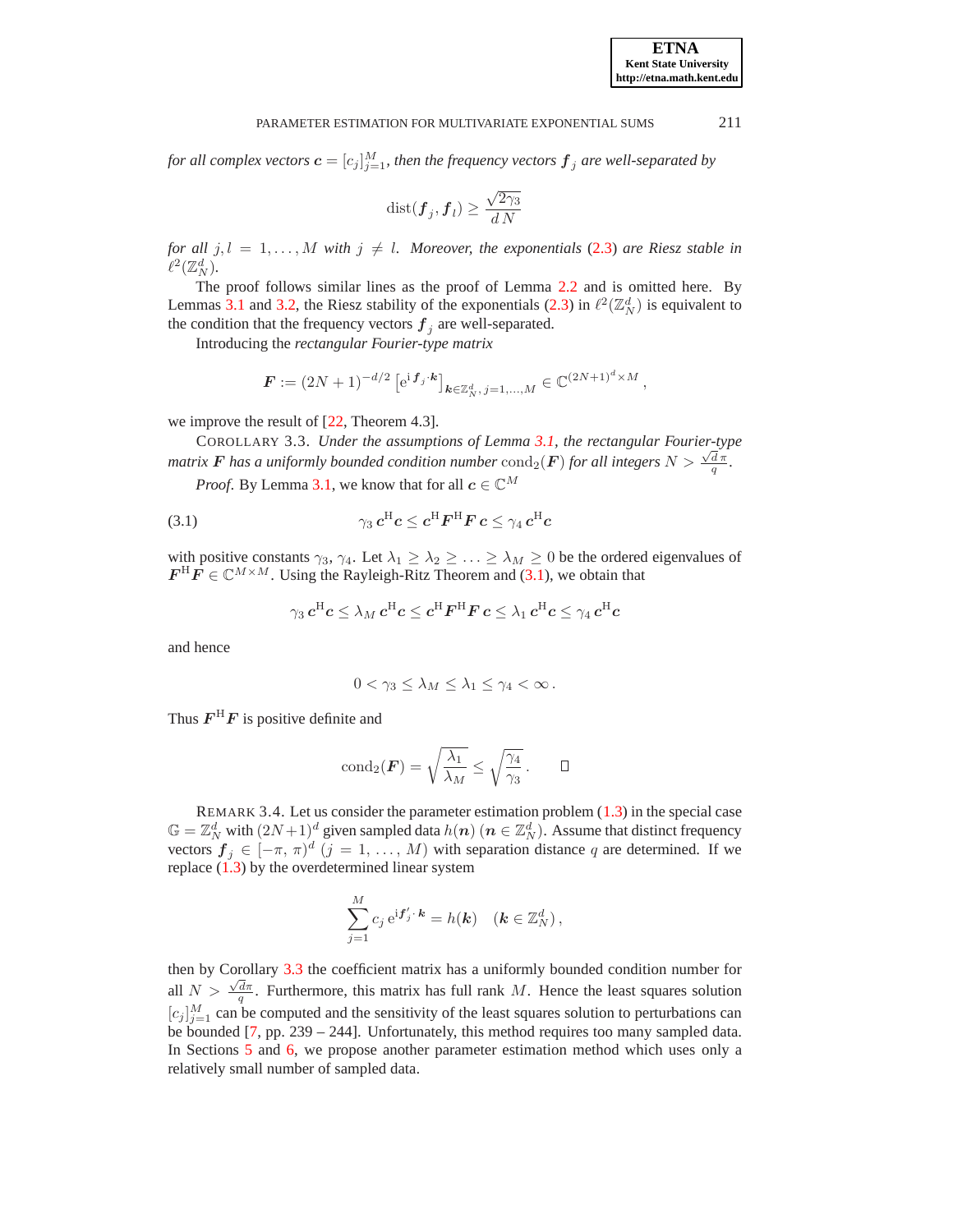<span id="page-8-0"></span>**4. Approximate Prony method for**  $d = 1$ **.** Here we sketch the *approximate Prony method* (APM) for the case  $d = 1$ . For details see [\[3,](#page-19-1) [23,](#page-20-8) [21\]](#page-20-19). Let  $M \in \mathbb{N} \setminus \{1\}$  and  $N \in \mathbb{N}$ with  $N \ge 2M + 1$  be given. By  $\mathbb{Z}_N$  we denote the finite set  $[-N, N] \cap \mathbb{Z}$ . We consider a univariate exponential sum

$$
h_0(x) := \sum_{j=1}^{M} c_j e^{if_j x} \quad (x \in \mathbb{R})
$$

with distinct, ordered frequencies

$$
-\pi \le f_1 < f_2 < \ldots < f_M < \pi
$$

and complex coefficients  $c_j \neq 0$ . Assume that these frequencies are well-separated in the sense that

dist
$$
(f_j, f_l) := min\{|(f_j + 2\pi k) - f_l| : k \in \mathbb{Z}\}\gt \frac{\pi}{N}
$$

for all  $j, l = 1, \ldots, M$  with  $j \neq l$ . Suppose that noisy sampled data  $h(k) := h_0(k) + e(k) \in$  $\mathbb{C}$  ( $k \in \mathbb{Z}_N$ ) are given, where the magnitudes of the error terms  $e(k)$  are uniformly bounded by a certain accuracy  $\varepsilon_1 > 0$ . Further we assume that  $|c_j| > \varepsilon_0$   $(j = 1, ..., M)$  for a convenient bound  $0 < \varepsilon_0 \ll 1$ .

Then we consider the following *nonlinear approximation problem*: Recover the distinct frequencies  $f_j \in [-\pi, \pi)$  and the complex coefficients  $c_j$  so that

$$
|h(k) - \sum_{j=1}^{M} c_j e^{if_j k}| \le \varepsilon \quad (k \in \mathbb{Z}_N)
$$

<span id="page-8-1"></span>for very small accuracy  $\varepsilon > 0$  and for minimal number M of nontrivial summands. This problem can be solved by the following

# ALGORITHM 4.1. (APM)

*Input:*  $L, N \in \mathbb{N}$   $(3 \leq L \leq N, L$  *is an upper bound of the number of exponentials*)*,*  $h(k) = h_0(k) + e(k) \in \mathbb{C}$   $(k \in \mathbb{Z}_N)$  *with*  $|e(k)| \leq \varepsilon_1$ *, and bounds*  $\varepsilon_l > 0$   $(l = 0, 1, 2)$ *.* 

1*. Determine the smallest singular value of the rectangular Hankel matrix*

$$
\boldsymbol{H} := [h(k+l)]_{k=-N,\,l=0}^{N-L,\,L}
$$

and related right singular vector  $\boldsymbol{u} = (u_l)_{l=0}^L$  by singular value decomposition. 2. Compute all zeros of the polynomial  $\sum_{l=0}^{L} u_l z^l$  and determine all the zeros  $\tilde{z}_j$  $(j = 1, \ldots, \tilde{M})$  *that fulfill the property*  $|\tilde{z}_j| - 1| \leq \varepsilon_2$ *. Note that*  $L \geq \tilde{M}$ *.* 3*. For*  $\tilde{w}_j := \tilde{z}_j/|\tilde{z}_j|$   $(j = 1, ..., M)$ *, compute*  $\tilde{c}_j \in \mathbb{C}$   $(j = 1, ..., M)$  *as least squares solution of the overdetermined linear Vandermonde-type system*

$$
\sum_{j=1}^{\tilde{M}} \tilde{c}_j \tilde{w}_j^k = h(k) \quad (k \in \mathbb{Z}_N).
$$

*For large* M˜ *and* N*, we can apply the CGNR method (conjugate gradient method applied to the normal equations), where the multiplication of the rectangular Fourier-type matrix*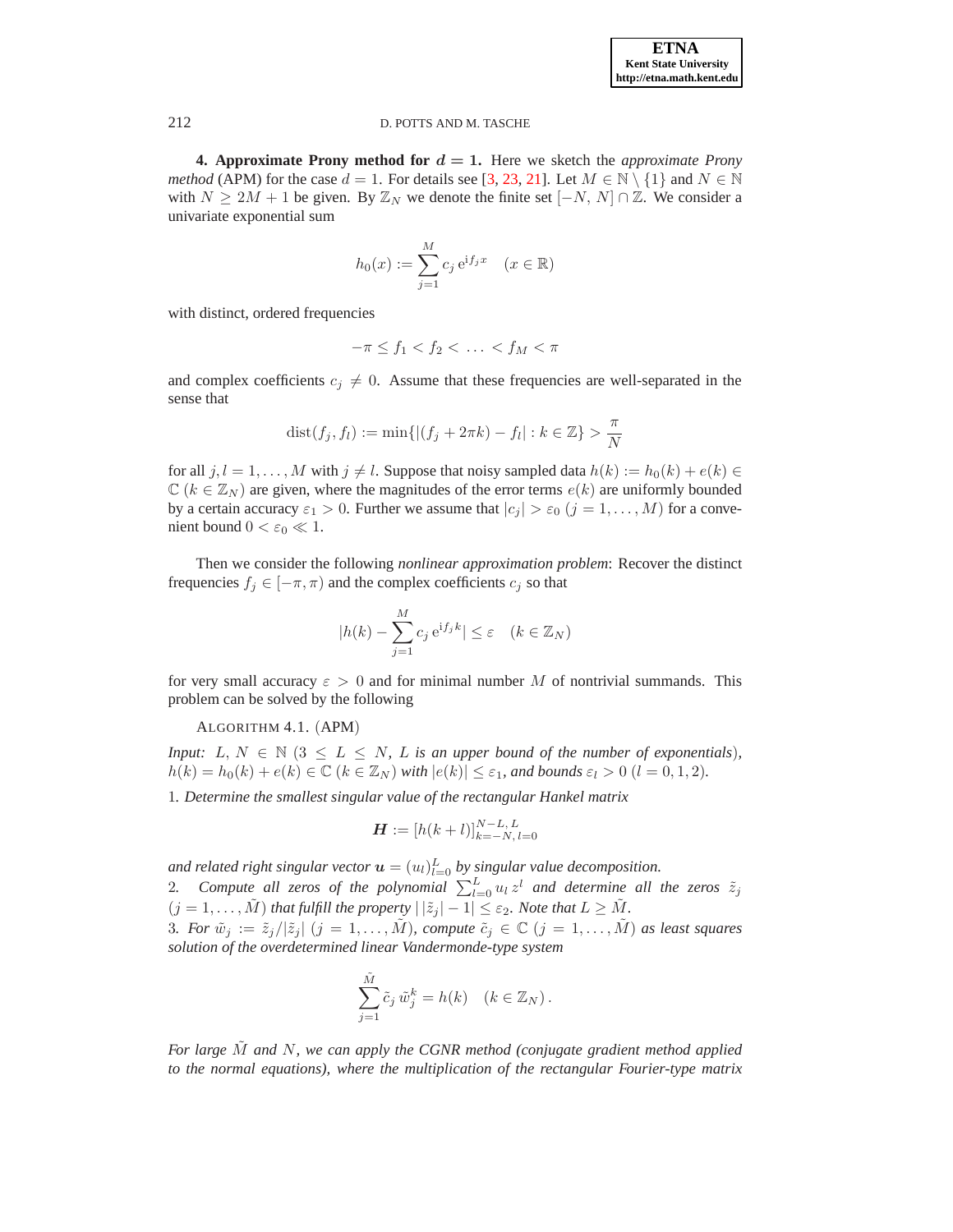$\left[\tilde{w}_{j}\right]_{k=-N}^{N,\tilde{M}}$  *is realized in each iteration step by the nonequispaced fast Fourier transform (NFFT); see [\[13\]](#page-20-20).*

4. Delete all the  $\tilde{w}_l$   $(l \in \{1, \ldots, \tilde{M}\})$  with  $|\tilde{c}_l| \leq \varepsilon_0$  and denote the remaining entries by  $\tilde{w}_j$  $(j = 1, \ldots, M)$  *with*  $M \leq M$ .

5*.* Repeat step 3 and compute  $\tilde{c}_j \in \mathbb{C}$   $(j = 1, ..., M)$  as least squares solution of the *overdetermined linear Vandermonde-type system*

$$
\sum_{j=1}^{M} \tilde{c}_j \tilde{w}_j^k = h(k) \quad (k \in \mathbb{Z}_N)
$$

*with respect to the new set*  $\{\tilde{w}_j : j = 1, ..., M\}$  *again. Set*  $\tilde{f}_j := \text{Im}(\log \tilde{w}_j)$  $(j = 1, \ldots, M)$ , where  $\log$  *is the principal value of the complex logarithm. Output:*  $M \in \mathbb{N}$ ,  $\tilde{f}_j \in [-\pi, \pi)$ ,  $\tilde{c}_j \in \mathbb{C}$   $(j = 1, ..., M)$ .

REMARK 4.2. The convergence and stability properties of Algorithm [4.1](#page-8-1) are discussed in [\[23\]](#page-20-8). In all numerical tests of Algorithm [4.1](#page-8-1) (see Section [7](#page-16-0) and [\[23,](#page-20-8) [21\]](#page-20-19)), we have obtained very good reconstruction results. All frequencies and coefficients can be computed such that

$$
\max_{j=1,...,M} |f_j - \tilde{f}_j| \ll 1, \quad \sum_{j=1}^{M} |c_j - \tilde{c}_j| \ll 1.
$$

We have to assume that the frequencies  $f_i$  are well-separated, that the  $|c_i|$  are not too small, that the number  $2N + 1$  of samples is sufficiently large, that a convenient upper bound L of the number of exponentials is known, and that the error bound  $\varepsilon_1$  of the sampled data is small. Up to now, useful error estimates of  $\max_{j=1,\dots,M} |f_j - \tilde{f}_j|$  and  $\sum_{j=1}^M |\tilde{c}_j - \tilde{c}_j|$  are unknown.

REMARK 4.3. The above algorithm has been tested for  $M \le 100$  and  $N \le 10^5$  in MATLAB with double precision arithmetic. For fixed upper bound  $L$  and variable  $N$ , the computational cost of this algorithm is very moderate with about  $\mathcal{O}(N \log N)$  flops. In step 1, the singular value decomposition needs  $14(2N-L+1)(L+1)^2+8(L+1)^2$  flops. In step 2, the QR decomposition of the companion matrix requires  $\frac{4}{3}(L+1)^3$  flops; see [\[9,](#page-20-21) p. 337]. For large values  $N$  and  $\tilde{M}$ , one can use the nonequispaced fast Fourier transform iteratively in steps 3 and 5. Since the condition number of the Fourier-type matrix  $[\tilde{w}_{j}^{k}]_{k=-N,j=1}^{N,\tilde{M}}$  is uniformly bounded by Corollary [3.3,](#page-7-1) we need finitely many iterations of the CGNR method. In each iteration step, the product between this Fourier-type matrix and an arbitrary vector of length M can be computed with the NFFT by  $\mathcal{O}(N \log N + L | \log \varepsilon|)$  flops, where  $\varepsilon > 0$  is the wanted accuracy; see [\[13\]](#page-20-20).

REMARK 4.4. In this paper, we use the Algorithm [4.1](#page-8-1) for parameter estimation of univariate exponential sums. But we can replace this procedure also by another Prony-like method  $[24]$ , such as ESPRIT  $[26, 27]$  $[26, 27]$  or by a matrix pencil method  $[10, 29]$  $[10, 29]$ .

REMARK 4.5. By similar ideas, we can reconstruct also all parameters of an *extended exponential sum*

$$
h_0(x) = \sum_{j=1}^{M} p_j(x) e^{i f_j x} \quad (x \in \mathbb{R}),
$$

where  $p_j$   $(j = 1, ..., M)$  is an algebraic polynomial of degree  $m_j \geq 0$ ; see [\[4,](#page-19-5) p. 169]. Then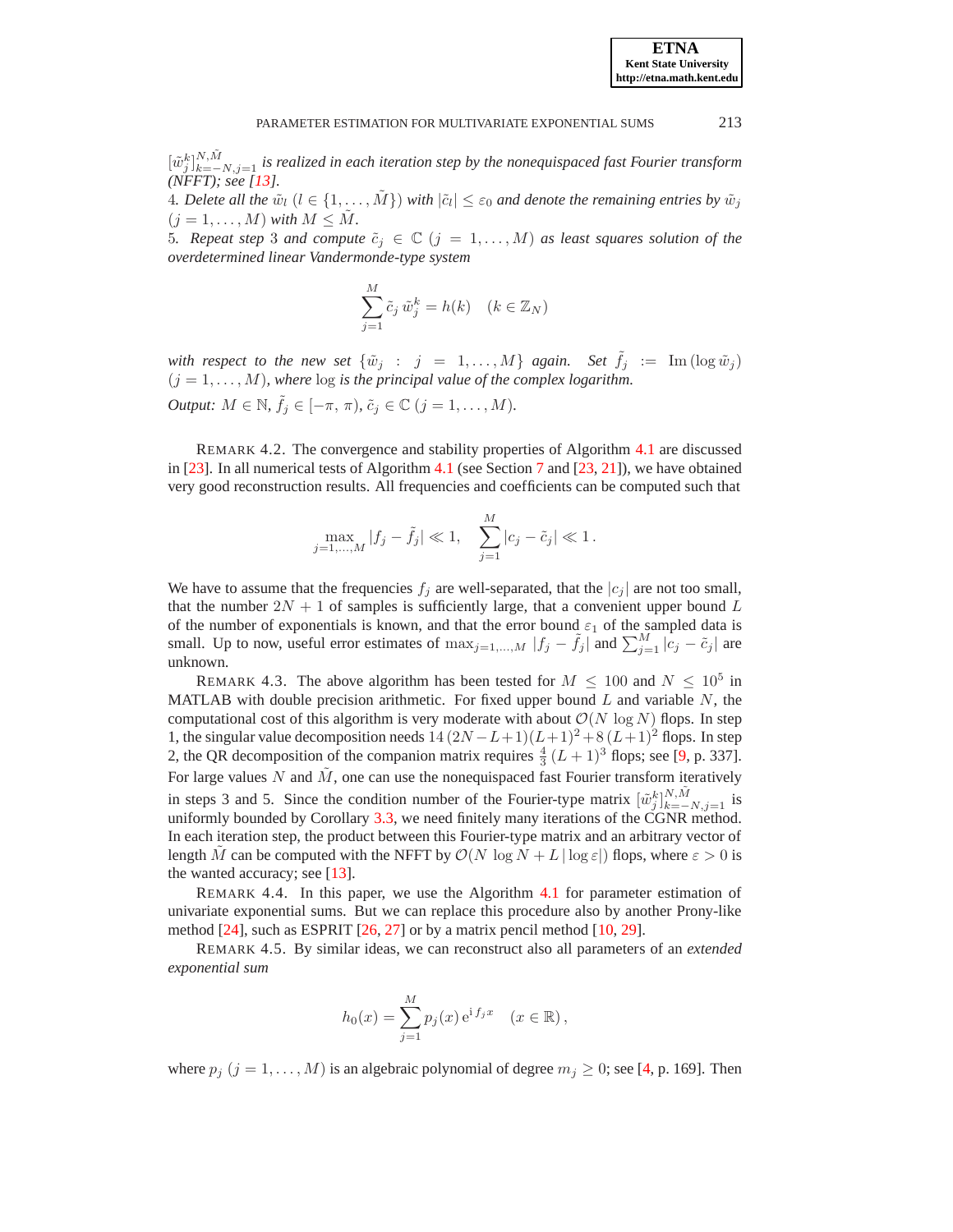we can interpret the exactly sampled values

<span id="page-10-1"></span>
$$
h_0(n) = \sum_{j=1}^{M} p_j(n) z_j^n \quad (n \in \mathbb{Z}_N)
$$

with  $z_i := e^{i f_j}$  as a solution of a homogeneous linear difference equation

(4.1) 
$$
\sum_{k=0}^{M_0} p_k h_0(j+k) = 0 \quad (j \in \mathbb{Z}),
$$

where the coefficients  $p_k$   $(k = 0, \ldots, M_0)$  are defined by

$$
\prod_{j=1}^{M} (z - z_j)^{m_j + 1} = \sum_{k=0}^{M_0} p_k z^k, \quad M_0 := \sum_{j=1}^{M} (m_j + 1).
$$

Note that in this case  $z_j$  is a zero of order  $m_j$  of the above polynomial and we can cover multiple zeros with this approach. Consequently, [\(4.1\)](#page-10-1) has the general solution

$$
h_0(k) = \sum_{j=1}^{M} \left( \sum_{l=0}^{m_j} c_{j,l} k^l \right) z_j^k \quad (k \in \mathbb{Z}).
$$

Then we determine the coefficients  $c_{j,l}$   $(j = 1, \ldots, M; l = 0, \ldots, m_j)$  in such a way that

$$
\sum_{j=1}^{M} \left( \sum_{l=0}^{m_j} c_{j,l} k^l \right) z_j^k = h(k) \quad (k \in \mathbb{Z}_N),
$$

where we assume that  $N \geq 2M_0 + 1$ . To this end, we compute the least squares solution of the above overdetermined linear system.

<span id="page-10-0"></span>**5. Sparse approximate Prony method for**  $d = 2$ **.** Let  $M \in \mathbb{N} \setminus \{1\}$  and  $N \in \mathbb{N}$ with  $N \geq 2M + 1$  be given. The aim of this section is to present a new efficient parameter estimation method for a bivariate exponential sum of order M using only  $\mathcal{O}(N)$  sampling points. The main idea is to project the bivariate reconstruction problem to several univariate problems and to solve these problems by methods from Section [4.](#page-8-0) Finally we combine the results from the univariate problems. Note that it is not necessary to sample the bivariate exponential sum

$$
h_0(x_1, x_2) = \sum_{j=1}^{M} c_j e^{i (f_{j,1}x_1 + f_{j,2}x_2)}.
$$

on the full sampling grid  $\mathbb{Z}_N^d$ . Assume that the distinct frequency vectors

$$
f_j = [f_{j,1}, f_{j,2}]^\top \in [-\pi, \pi)^2 \quad (j = 1, ..., M)
$$

<span id="page-10-2"></span>are *well-separated* by

$$
\text{(5.1)}\qquad \qquad \text{dist}(f_{j,l}, f_{k,l}) > \pi/N
$$

for all  $j, k = 1, ..., M$  and  $l = 1, 2$ , if  $f_{j,l} \neq f_{k,l}$ . We solve the corresponding parameter estimation problem stepwise and call this new procedure *sparse approximate Prony method*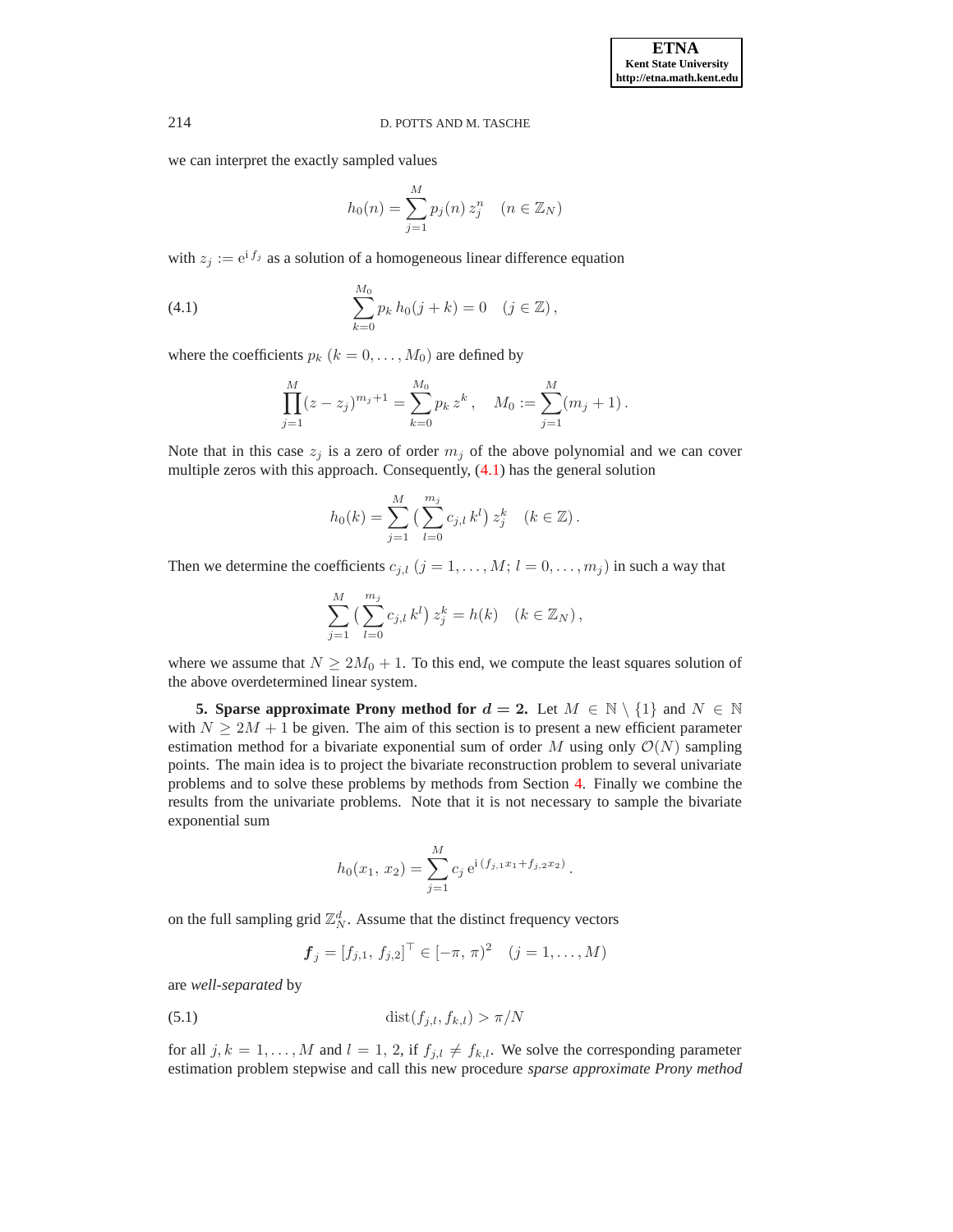,

#### <span id="page-11-1"></span>PARAMETER ESTIMATION FOR MULTIVARIATE EXPONENTIAL SUMS 215

(SAPM). Here we use only noisy values  $h(n, 0)$ ,  $h(0, n)$ ,  $h(n, \alpha n + \beta)$   $(n \in \mathbb{Z}_N)$  sampled along straight lines, where  $\alpha \in \mathbb{Z} \setminus \{0\}$  and  $\beta \in \mathbb{Z}$  are conveniently chosen.

First we consider the given noisy data  $h(n, 0)$   $(n \in \mathbb{Z}_N)$  of

(5.2) 
$$
h_0(n,0) = \sum_{j=1}^{M} c_j e^{i f_{j,1} n} = \sum_{j_1=1}^{M_1} c_{j_1,1} e^{i f'_{j_1,1} n},
$$

where  $1 \leq M_1 \leq M$ ,  $f'_{j_1,1} \in [-\pi, \pi)$   $(j_1 = 1, \ldots, M_1)$  are the distinct values of  $f_{j,1}$  $(j = 1, \ldots, M)$  and  $c_{j_1,1} \in \mathbb{C}$  are certain linear combinations of the coefficients  $c_j$ . Assume that  $c_{j_1,1} \neq 0$ . Using Algorithm [4.1,](#page-8-1) we compute the distinct frequencies  $f'_{j_1,1} \in [-\pi, \pi)$  $(j_1 = 1, \ldots, M_1).$ 

<span id="page-11-2"></span>Analogously, we consider the given noisy data  $h(0, n)$  ( $n \in \mathbb{Z}_N$ ) of

(5.3) 
$$
h_0(0,n) = \sum_{j=1}^{M} c_j e^{i f_{j,2} n} = \sum_{j_2=1}^{M_2} c_{j_2,2} e^{i f'_{j_2,2} n},
$$

where  $1 \leq M_2 \leq M$ ,  $f'_{j_2,2} \in [-\pi, \pi)$   $(j_2 = 1, \ldots, M_2)$  are the distinct values of  $f_{j,2}$  $(j = 1, \ldots, M)$  and  $c_{j_2,2} \in \mathbb{C}$  are certain linear combinations of the coefficients  $c_j$ . Assume that  $c_{j_2,2} \neq 0$ . Using Algorithm [4.1,](#page-8-1) we compute the distinct frequencies  $f'_{j_2,2} \in [-\pi, \pi)$  $(j_2 = 1, \ldots, M_2).$ 

<span id="page-11-3"></span>Then we form the Cartesian product

(5.4) 
$$
F = \{ [f'_{j_1,1}, f'_{j_2,2}]^\top \in [-\pi, \pi)^2 : j_1 = 1, \dots, M_1, j_2 = 1, \dots, M_2 \}
$$

of the sets  $\{f'_{j_1,1} : j_1 = 1, ..., M_1\}$  and  $\{f'_{j_2,2} : j_2 = 1, ..., M_2\}$ . Now we test if  $[f'_{j_1,1}, f'_{j_2,2}]$   $\in$  F is an approximation of an actual frequency vector  $f_j = [f_{j,1}, f_{j,2}]$  $(j = 1, \ldots, M)$ . Choosing further parameters  $\alpha \in \mathbb{Z} \setminus \{0\}, \beta \in \mathbb{Z}$ , we consider the given noisy data  $h(n, \alpha n + \beta)$   $(n \in \mathbb{Z}_N)$  of

<span id="page-11-4"></span>(5.5) 
$$
h_0(n, \alpha n + \beta) = \sum_{j=1}^{M} c_j e^{i\beta f_{j,2}} e^{i(f_{j,1} + \alpha f_{j,2})n} = \sum_{k=1}^{M'_2} c_{k,3} e^{i f_k(\alpha)n}
$$

where  $1 \leq M'_2 \leq M$ ,  $f_k(\alpha) \in [-\pi, \pi)$   $(k = 1, \ldots, M'_2)$  are the distinct values of  $(f_{j,1} + \alpha f_{j,2})_{2\pi}$   $(j = 1, \ldots, M)$ . Here  $(f_{j,1} + \alpha f_{j,2})_{2\pi}$  is the symmetric residuum of  $f_{j,1} + \alpha f_{j,2}$  modulo  $2\pi$ , i.e.  $f_{j,1} + \alpha f_{j,2} \in (f_{j,1} + \alpha f_{j,2})_{2\pi} + 2\pi \mathbb{Z}$  and  $(f_{j,1} + \alpha f_{j,2})_{2\pi} \in$  $[-\pi, \pi)$ . Note that  $f_k(\alpha) \in [-\pi, \pi)$  and that  $f_{j,1} + \alpha f_{j,2}$  can be located outside of  $[-\pi, \pi)$ . The coefficients  $c_{k,3} \in \mathbb{C}$  are certain linear combinations of the coefficients  $c_j e^{i\beta f_{j,2}}$ . Assume that  $c_{k,3} \neq 0$ . Using Algorithm [4.1,](#page-8-1) we compute the distinct frequencies  $f_k(\alpha) \in$  $[-\pi, \pi)$   $(k = 1, \ldots, M'_2).$ 

Then we form the set  $\tilde{F}$  of all those  $[f'_{j_1,1}, f'_{j_2,2}]^{\top} \in F$  so that there exists a frequency  $f_k(\alpha)$   $(k = 1, \ldots, M'_2)$  with

$$
|f_k(\alpha) - (f'_{j_1,1} + \alpha f'_{j_2,2})_{2\pi}| < \varepsilon_1 \,,
$$

where  $\varepsilon_1 > 0$  is an accuracy bound. Clearly, one can repeat the last step with other parameters  $\alpha \in \mathbb{Z} \setminus \{0\}$  and  $\beta \in \mathbb{Z}$  to obtain a smaller set  $\tilde{F} := \{ \tilde{\boldsymbol{f}}_j = [\tilde{f}_{j,1}, \tilde{f}_{j,2}]^\top : j = 1, \dots, |\tilde{F}|\}.$ 

<span id="page-11-0"></span>Finally, we compute the coefficients  $\tilde{c}_j$   $(j = 1, ..., |\tilde{F}|)$  as least squares solution of the overdetermined linear system

(5.6) 
$$
\sum_{j=1}^{|\tilde{F}|} \tilde{c}_j e^{i \tilde{f}_j \cdot \boldsymbol{n}} = h(\boldsymbol{n}) \quad (\boldsymbol{n} \in \mathbb{G}),
$$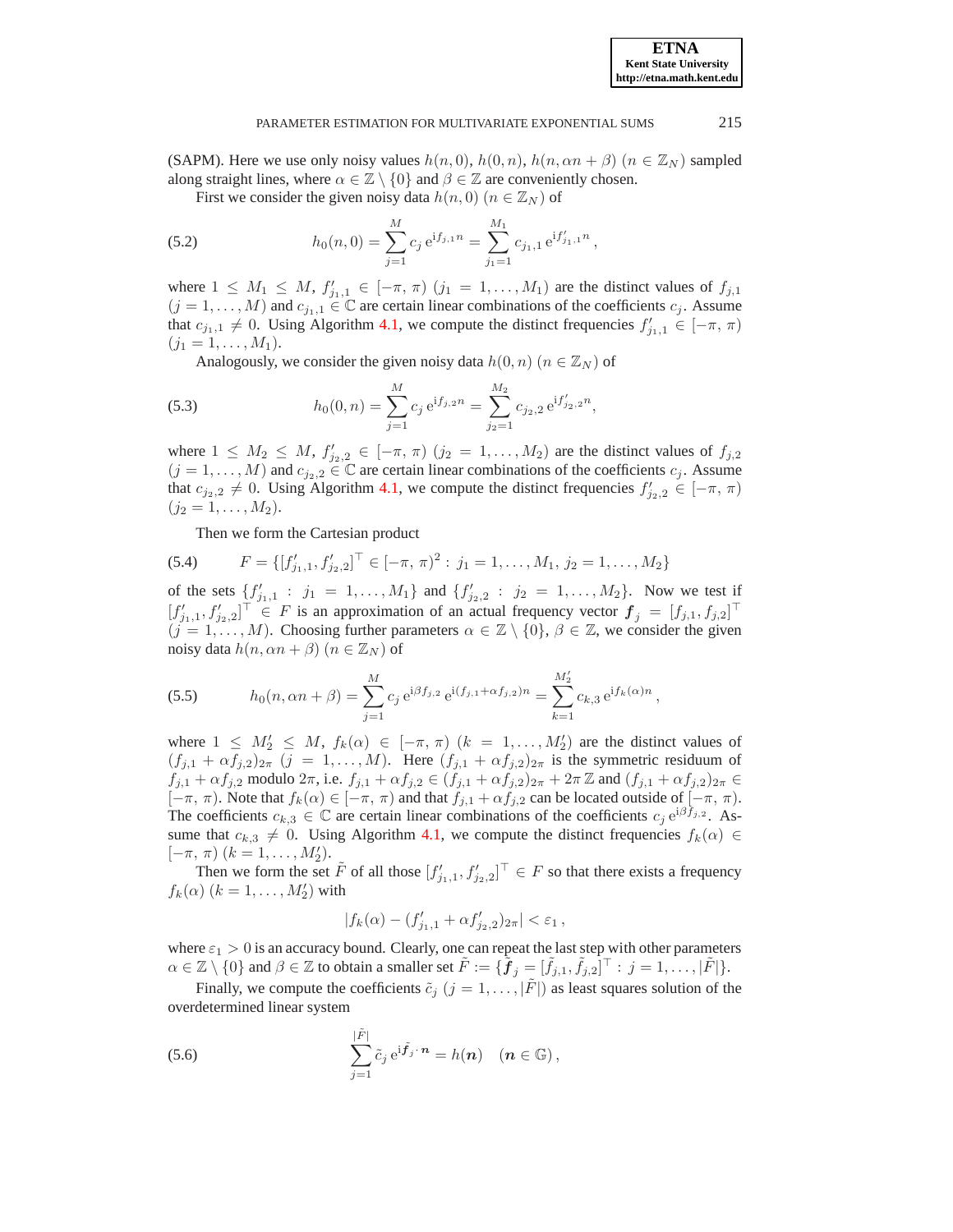where  $\mathbb{G} := \{(n, 0), (0, n), (n, \alpha n + \beta); n \in \mathbb{Z}_N\}$  is the sparse sampling grid. In other words, this linear system  $(5.6)$  reads as follows

$$
\sum_{j=1}^{|\tilde{F}|} \tilde{c}_j e^{i \tilde{f}_{j,1} n} = h(n,0) \quad (n \in \mathbb{Z}_N),
$$
  

$$
\sum_{j=1}^{|\tilde{F}|} \tilde{c}_j e^{i \tilde{f}_{j,2} n} = h(0,n) \quad (n \in \mathbb{Z}_N),
$$
  

$$
\sum_{j=1}^{|\tilde{F}|} \tilde{c}_j e^{i \beta \tilde{f}_{j,2}} e^{i (\tilde{f}_{j,1} + \alpha \tilde{f}_{j,2}) n} = h(n, \alpha n + \beta) \quad (n \in \mathbb{Z}_N).
$$

Unfortunately, these three system matrices may possess equal columns. Therefore we represent these matrices as products  $\boldsymbol{F}_l \boldsymbol{M}_l$   $(l = 1, 2, 3)$ , where  $\boldsymbol{F}_l$  is a nonequispaced Fourier matrix with distinct columns and where all entries of  $M<sub>l</sub>$  are equal to 0 or 1 and only one entry of each column is equal to 1. By [\[22,](#page-20-18) Theorem 4.3] the nonequispaced Fourier matrices

$$
\mathbf{F}_{l} := \left[ e^{i\tilde{f}_{j,l}n} \right]_{n \in \mathbb{Z}_N, j=1,\dots,|\tilde{F}|} (l=1, 2),
$$
  

$$
\mathbf{F}_3 := \left[ e^{i(\tilde{f}_{j,1} + \alpha \tilde{f}_{j,2})n} \right]_{n \in \mathbb{Z}_N, j=1,\dots,|\tilde{F}|}
$$

possess left inverses  $L_l$ . If we introduce the vectors  $h_1 := [h(n, 0)]_{n=-N}^N$ ,  $h_2 := [h(0, n)]_{n=-N}^N$ ,  $\boldsymbol{h}_3 := [h(n, \alpha n+\beta)]_{n=-N}^N$ ,  $\tilde{\boldsymbol{c}} := [\tilde{c}_j]_{j=1}^{|\tilde{F}|}$ , and the diagonal matrix  $\boldsymbol{D} := \text{diag}\left(\exp(\mathrm{i}\beta \tilde{f}_{j,2})\right)_{j=1}^{|\tilde{F}|}$ , then we obtain the linear system

<span id="page-12-1"></span>(5.7) 
$$
\begin{bmatrix} M_1 \\ M_2 \\ M_3 D \end{bmatrix} \tilde{c} = \begin{bmatrix} L_1 h_1 \\ L_2 h_2 \\ L_3 h_3 \end{bmatrix}.
$$

By a convenient choice of the parameters  $\alpha \in \mathbb{Z} \setminus \{0\}$  and  $\beta \in \mathbb{Z}$ , the rank of the above system matrix is equal to  $|\tilde{F}|$ . If this is not the case, we can use sampled values of  $h_0$  along another straight line. We summarize:

<span id="page-12-0"></span>ALGORITHM 5.1. *(SAPM for*  $d = 2$ *) Input:*  $h(n, 0), h(0, n) \in \mathbb{C}$   $(n \in \mathbb{Z}_N)$ *, bounds*  $\varepsilon_0, \varepsilon_1 > 0$ *, m number of additional straight lines, parameters*  $\alpha_l \in \mathbb{Z} \setminus \{0\}$ ,  $\beta_l \in \mathbb{Z}$   $(l = 1, \ldots, m)$ ,  $h(n, \alpha_l n + \beta_l) \in \mathbb{C}$   $(n \in \mathbb{Z}_N; l = 1, \ldots, m).$ 

*1. From the noisy data*  $h(n,0)$   $(n \in \mathbb{Z}_N)$  *and*  $h(0,n)$   $(n \in \mathbb{Z}_N)$  *compute by Algorithm* [4.1](#page-8-1) *the distinct frequencies*  $f'_{j_1,1} \in [-\pi, \pi)$   $(j_1 = 1, ..., M_1)$  *in* [\(5.2\)](#page-11-1) *and*  $f'_{j_2,2} \in$  $[-\pi, \pi)$   $(j_2 = 1, \ldots, M_2)$  *in* [\(5.3\)](#page-11-2)*, respectively. Set*  $\mathbb{G} := \{(n, 0), (0, n) : n \in \mathbb{Z}_N\}.$ 

*2. Form the Cartesian product* [\(5.4\)](#page-11-3)*.*

*3. For* l = 1, . . . , m *do:*

*From the noisy data*  $h(n, \alpha_l n + \beta_l)$   $(n \in \mathbb{Z}_N)$ , compute the distinct fre*quencies*  $f_k(\alpha_l) \in [-\pi, \pi)$   $(k = 1, \ldots, M'_2)$  *in* [\(5.5\)](#page-11-4) *by Algorithm [4.1.](#page-8-1) Form the set*  $F' := \{ \pmb{f}'_j : \ j = 1, \ldots, |F'|\}$  *of all those*  $[f'_{j_1,1}, f'_{j_2,2}]^\top \in F$ *so that there exists a frequency*  $f_k(\alpha_l)$   $(k = 1, \ldots, M'_2)$  *with* 

$$
|f_k(\alpha_l) - (f'_{j_1,1} + \alpha_l f'_{j_2,2})_{2\pi}| < \varepsilon_1.
$$

 $Set \mathbb{G} := \mathbb{G} \cup \{(n, \alpha_i n + \beta_i) : n \in \mathbb{Z}_N\}.$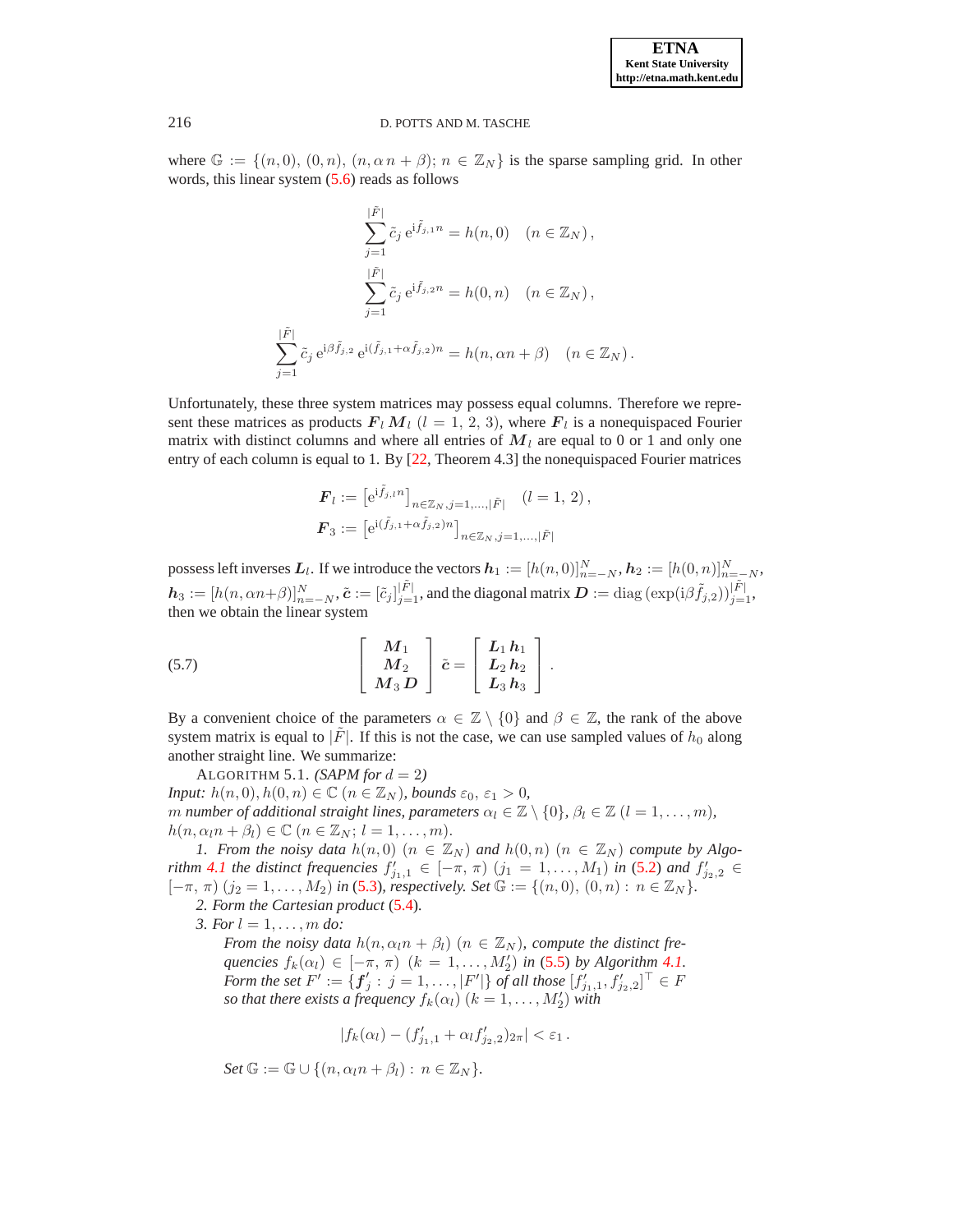*4. Compute the least squares solution of the overdetermined linear system*

$$
\sum_{j=1}^{|F'|} c'_j e^{i \mathbf{f}'_j \cdot \mathbf{n}} = h(\mathbf{n}) \quad (\mathbf{n} \in \mathbb{G})
$$

*for the frequency set* F ′ *.*

5. Form the subset  $\tilde{F} = \{\tilde{\bm{f}}_j : j = 1, ..., |\tilde{F}|\}$  of  $F'$  of all those  $\bm{f}'_k \in F'$  $(k = 1, ..., |F'|)$  *with*  $|c'_k| > \varepsilon_0$ .

*6. Compute the least squares solution of the overdetermined linear system* [\(5.6\)](#page-11-0) *corresponding to the new frequency set*  $\ddot{F}$ *.* 

*Output:*  $M := |\tilde{F}| \in \mathbb{N}, \tilde{\boldsymbol{f}}_j \in [-\pi, \pi)^2, \tilde{c}_j \in \mathbb{C} \ (j = 1, \dots, M).$ 

Note that it can be useful in some applications to choose grid points  $(n, \alpha_l n + \beta_l)$  $(n \in \mathbb{Z}_N)$  on random straight lines.

REMARK 5.2. For the above parameter reconstruction, we have used sampled values of a bivariate exponential sum  $h_0$  on  $m + 2$  straight lines. We have determined in the step 3 of Algorithm [5.1](#page-12-0) only a set  $F'$  which contains the set  $\tilde{F}$  of all exact frequency vectors as a subset. This method is related to a result of A. Rényi  $[25]$  $[25]$  which is known in discrete tomography: M distinct points in  $\mathbb{R}^2$  are completely determined, if their orthogonal projections onto  $M + 1$ arbitrary distinct straight lines through the origin are known. Let us additionally assume that  $||f_j||_2 < \pi$   $(j = 1, ..., M)$ . Further let  $\varphi_\ell \in [0, \pi)$   $(\ell = 0, ..., M)$  be distinct angles. From sampled data  $h_0(n \cos \varphi_\ell, n \sin \varphi_\ell)$  ( $n \in \mathbb{Z}_N$ ) we reconstruct the parameters  $f_{j,1} \cos \varphi_\ell +$  $f_{j,2}$  sin  $\varphi_\ell$  for  $j = 1, ..., M$  and  $\ell = 0, ..., M$ . Since  $|f_{j,1} \cos \varphi_\ell + f_{j,2} \sin \varphi_\ell| < \pi$ , we have

$$
(f_{j,1}\,\cos\varphi_\ell + f_{j,2}\,\sin\varphi_\ell)_{2\pi} = f_{j,1}\,\cos\varphi_\ell + f_{j,2}\,\sin\varphi_\ell.
$$

Thus  $f_{j,1} \cos \varphi_\ell + f_{j,2} \sin \varphi_\ell$  is equal to the distance between  $f_j$  and the line  $x_1 \cos \varphi_\ell +$  $x_2 \sin \varphi_\ell = 0$ , i.e., we know the orthogonal projection of  $f_i$  onto the straight line  $x_1 \cos \varphi_\ell$  $x_2 \sin \varphi_\ell = 0$ . Hence we know that  $m \leq M - 1$ .

<span id="page-13-0"></span>**6. Sparse approximate Prony method for**  $d \geq 3$ **. Now we extend Algorithm [5.1](#page-12-0) to** the parameter estimation of a d-variate exponential sum [\(1.1\)](#page-0-0), where the dimension  $d \geq 3$  is moderately sized. Let  $M \in \mathbb{N} \setminus \{1\}$  and  $N \in \mathbb{N}$  with  $N \geq 2M + 1$  be given. Assume that the distinct frequency vectors  $\boldsymbol{f}_j = [f_{j,l}]_{l=0}^d$  are well–separated by the condition

dist $(f_{j,l}, f_{k,l}) > \pi/N$ 

for all  $j, k = 1, \ldots, M$  and  $l = 1, \ldots, d$  with  $f_{j,l} \neq f_{k,l}$ .

Our strategy for parameter recovery of  $(1.1)$  is based on a stepwise enhancement of the dimension from 2 to d.

For  $r = 2, \ldots, d$ , we introduce the matrices

$$
\boldsymbol{\alpha}^{(r)} := \begin{bmatrix} \alpha_{1,1}^{(r)} & \cdots & \alpha_{1,r-1}^{(r)} \\ \vdots & \ddots & \vdots \\ \alpha_{m_r,1}^{(r)} & \cdots & \alpha_{m_r,r-1}^{(r)} \end{bmatrix} \in (\mathbb{Z} \setminus \{0\})^{m_r \times (r-1)},
$$
  

$$
\boldsymbol{\beta}^{(r)} := \begin{bmatrix} \beta_{1,1}^{(r)} & \cdots & \beta_{1,r-1}^{(r)} \\ \vdots & \ddots & \vdots \\ \beta_{m_r,1}^{(r)} & \cdots & \beta_{m_r,r-1}^{(r)} \end{bmatrix} \in \mathbb{Z}^{m_r \times (r-1)},
$$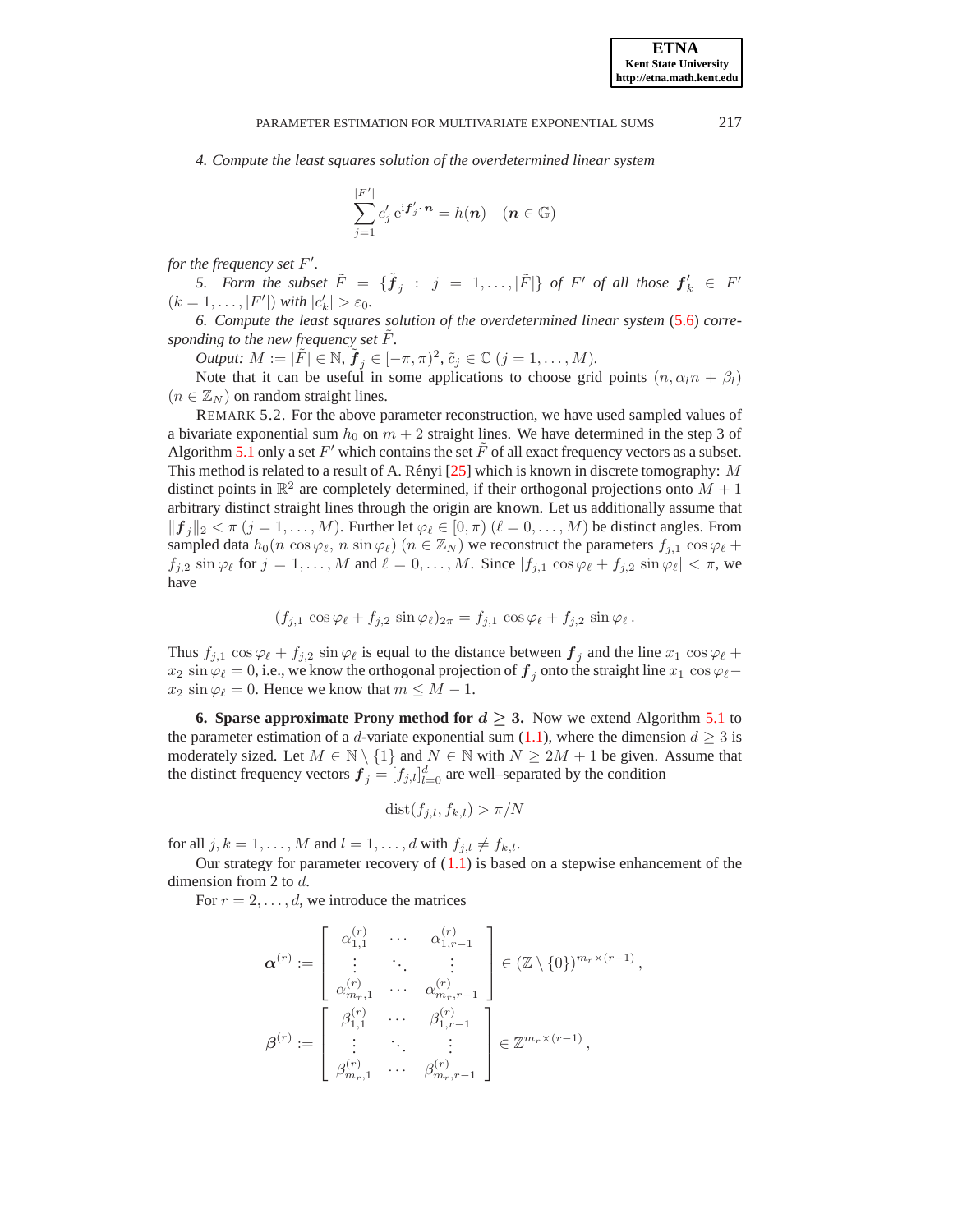where  $\alpha_{l,1}^{(r)}$  $\alpha_{l,1}^{(r)},\ldots,\alpha_{l,r}^{(r)}$  $\begin{bmatrix} (r) \\ l, r-1 \end{bmatrix}$  and  $\beta_{l,1}^{(r)}$  $\ell_{l,1}^{(r)}, \ldots, \beta_{l,r-1}^{(r)}$  are the parameters of the grid points

$$
(n, \alpha_{l,1}^{(r)} n + \beta_{l,1}^{(r)}, \dots, \alpha_{l,r-1}^{(r)} n + \beta_{l,r-1}^{(r)}, 0, \dots, 0) \in \mathbb{Z}^d \quad (n \in \mathbb{Z}^d)
$$

lying at the *l*-th straight line  $(l = 1, \ldots, m_r)$ . By  $\alpha_l^{(r)}$  $\binom{r}{l}$   $(l = 1, \ldots, m_r)$ , we denote the *l*-th row of the matrix  $\alpha^{(r)}$ .

Using the given values  $h(n, 0, 0, \dots, 0), h(0, n, 0, \dots, 0), h(n, \alpha_{1,1}^{(2)})$  $\frac{(2)}{l,1}n + \beta_{l,1}^{(2)}$  $\binom{2}{l,1}, 0, \ldots, 0$  $(l = 1, \ldots, m_2)$  for  $n \in \mathbb{Z}_N$ , we determine frequency vectors  $[f'_{j,1}, f'_{j,2}]^{\top} \in [-\pi, \pi)^2$  $(j = 1, \ldots, M')$  by Algorithm [5.1.](#page-12-0)

Then we consider the noisy data  $h(0, 0, n, 0, \ldots, 0)$   $(n \in \mathbb{Z}_N)$  of

$$
h_0(0,0,n,0,\ldots,0) = \sum_{j=1}^M c_j e^{i f_{j,3} n} = \sum_{j_3=1}^{M_3} c_{j_3,3} e^{i f'_{j_3,3} n},
$$

where  $1 \leq M_3 \leq M$ , where  $f'_{j_3,3} \in [-\pi, \pi)$   $(j_3 = 1, \ldots, M_3)$  the distinct values of  $f_{j,3}$  $(j = 1, \ldots, M)$ , and where  $c_{j_3,3} \in \mathbb{C}$  are certain linear combinations of the coefficients  $c_j$ . Assume that  $c_{j_3,3} \neq 0$ . Using the Algorithm [4.1,](#page-8-1) we compute the distinct frequencies  $f'_{j_3,3} \in [-\pi, \pi)$   $(j_3 = 1, \dots, M_3)$ . Now we form the Cartesian product

$$
F := \{ [f'_{j,1}, f'_{j,2}, f'_{j,3,3}]^\top \in [-\pi, \pi)^3 : j = 1, \dots, M'; j_3 = 1, \dots, M_3 \}
$$

of the sets  $\{[f'_{j,1}, f'_{j,2}] \mid j = 1, ..., M'\}$  and  $\{f'_{j_3,3} : j = 1, ..., M_3\}$ . Now we form a subset of  $F$  by using the data

$$
h(n, \alpha_{l,1}^{(3)} n + \beta_{l,1}^{(3)}, \alpha_{l,2}^{(3)} n + \beta_{l,2}^{(3)}, 0, \ldots, 0) \quad (l = 1, \ldots, m_3).
$$

Since

$$
h_0(n, \alpha_{l,1}^{(3)} n + \beta_{l,1}^{(3)}, \alpha_{l,2}^{(3)} n + \beta_{l,2}^{(3)}, 0, \dots, 0)
$$
  
= 
$$
\sum_{j=1}^M c_j e^{i(\beta_{l,1}^{(3)} f'_{j,2} + \beta_{l,2}^{(3)} f'_{j,3})} e^{i(f'_{j_1,1} + f'_{j_2,2}\alpha_{l,1}^{(3)} + f'_{j_3,3}\alpha_{l,2}^{(3)})n}
$$
  
= 
$$
\sum_{k=1}^{M'_3} c_{k,3} e^{i f_k(\alpha_l^{(3)})n},
$$

where  $1 \leq M'_3 \leq M$  and where  $f_k(\boldsymbol{\alpha}_l^{(3)})$  $\binom{S}{l} \in [-\pi, \pi]$   $(k = 1, \dots, M_3')$  are the distinct values of  $(f'_{j,1} + \alpha^{(3)}_{l,1})$  $\binom{3}{l,1} f'_{j,2} + \alpha^{(3)}_{l,2}$  $\int_{l,2}^{(5)} f'_{j,3} |_{2\pi}$ . The coefficients  $c_{k,3} \in \mathbb{C}$  are certain linear combinations of the coefficients  $c_j e^{i(\beta_{l,1}^{(3)}f'_{j,2}+\beta_{l,2}^{(3)}f'_{j,3})}$ . Then we form the set  $F' := \{f'_j : j = 1, \ldots, |F'|\}$  of all those  $[f'_{j_1,1}, f'_{j_2,2}, f'_{j_3,3}]^\top \in F$  so that there exists a frequency  $f_k(\alpha_i^{(3)})$  $\binom{S}{l}$   $(k = 1, \ldots, M_3')$ with

$$
|f_k(\boldsymbol{\alpha}_l^{(3)}) - (f'_{j_1,1} + f'_{j_2,2}\alpha_{l,1}^{(3)} + f'_{j_3,3}\alpha_{l,2}^{(3)})_{2\pi}| < \varepsilon_1.
$$

<span id="page-14-0"></span>Continuing analogously this procedure, we obtain

ALGORITHM 6.1. *(SAPM for*  $d \geq 3$ *)* 

*Input:*  $h(n, 0, \ldots, 0), h(0, n, 0, \ldots, 0), \ldots, h(0, \ldots, 0, n)$  ( $n \in \mathbb{Z}_N$ ), bounds  $\varepsilon_0, \varepsilon_1 > 0$ ,  $m_r$  *number of straight lines for dimension*  $r = 2, \ldots, d$ , parameters of straight lines  $\alpha^{(r)}$ ,  $\boldsymbol{\beta}^{(r)} \in \mathbb{Z}^{m_r \times (r-1)}$ .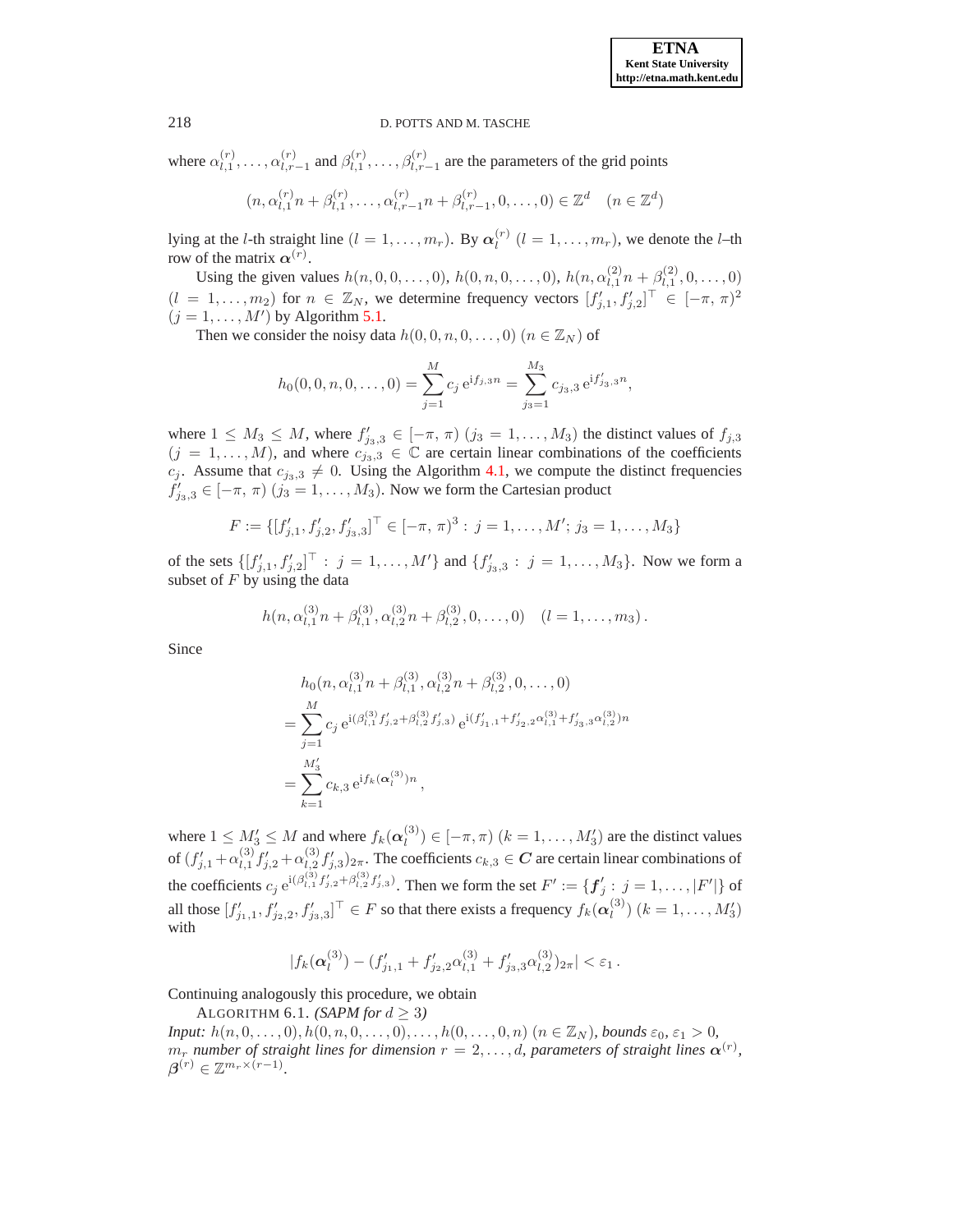**ETNA Kent State University http://etna.math.kent.edu**

### PARAMETER ESTIMATION FOR MULTIVARIATE EXPONENTIAL SUMS 219

*1. From the noisy data*  $h(n, 0, \ldots, 0)$ ,  $h(0, n, 0, \ldots, 0)$ , ...,  $h(0, \ldots, 0, n)$  ( $n \in \mathbb{Z}_N$ ) *compute by Algorithm [4.1](#page-8-1) the distinct frequencies*  $f'_{j_r,r} \in [-\pi, \pi)$   $(j_r = 1, \ldots, M_r)$  *for*  $r=1,\ldots,d.$ 

*Set*  $\mathbb{G} := \{(n, 0, \ldots, 0), \ldots, (0, \ldots, 0, n) : n \in \mathbb{Z}_N\}.$ 2. Set  $F := \{f'_{j_1,1} : j_1 = 1, \ldots, M_1\}.$ *3. For* r = 2, . . . , d *do:*

*Form the Cartesian product*

$$
F := F \times \{f'_{j_r,r} : j_r = 1,\ldots,M_r\} = \{[f_l^\top, f'_{j,r}]^\top : l = 1,\ldots|F|, j = 1,\ldots,M_r\}.
$$

*For*  $l = 1, \ldots, m_r$  *do: For the noisy data*

$$
h(n, \alpha_{l,1}^{(r)} n + \beta_{l,1}^{(r)}, \dots, \alpha_{l,r-1}^{(r)} n + \beta_{l,r-1}^{(r)}, 0, \dots, 0) \quad (n \in \mathbb{Z}_N),
$$

compute the distinct frequencies  $f_k({\boldsymbol{\alpha}}_l^{(r)})$  $\binom{n}{l} \in [-\pi, \pi)(k = 1, \ldots, M'_r)$ by Algorithm [4.1.](#page-8-1) Form the set  $\tilde{F}$  of all those  $[f'_{j_1,1}, f'_{j_2,2}, \ldots, f'_{j_r,r}]^{\top} \in F$ *so that there exists a frequency*  $f_k({\boldsymbol{\alpha}}_l^{(r)})$  $\binom{r}{l}$  with

$$
|f_k(\boldsymbol{\alpha}_l^{(r)}) - (f'_{j_1,1} + \alpha_{l,1}^{(r)}f_{j_2,2} + \cdots + \alpha_{l,r-1}^{(r)}f'_{j_r,r})_{2\pi}| < \varepsilon_1.
$$

*Set*  $F := \tilde{F}$  *and* 

<span id="page-15-2"></span><span id="page-15-1"></span>
$$
\mathbb{G} := \mathbb{G} \cup \{ (n, \alpha_{l,1}^{(r)} n + \beta_{l,1}^{(r)}, \dots, \alpha_{l,r-1}^{(r)} n + \beta_{l,r-1}^{(r)}, 0, \dots, 0) : n \in \mathbb{Z}_N \}.
$$

*4. Compute the least squares solution of the overdetermined linear system*

(6.1) 
$$
\sum_{j=1}^{|F|} c'_j e^{i\mathbf{f}_j \cdot \mathbf{n}} = h(\mathbf{n}) \quad (\mathbf{n} \in \mathbb{G})
$$

*for the frequency set*  $F = \{ \mathbf{f}_j : j = 1, \ldots, |F| \}.$ 

*5. Form the set*  $\tilde{F} := \{ \tilde{\bm{f}}_j : \ j = 1, \ldots, |\tilde{F}|\}$  *of all those*  $\bm{f}_k \in F$   $(k = 1, \ldots, |F|)$  *with*  $|c'_k| > \varepsilon_0.$ 

*6. Compute the least squares solution of the overdetermined linear system*

(6.2) 
$$
\sum_{j=1}^{|\tilde{F}|} \tilde{c}_j e^{i\tilde{f}_j \cdot \boldsymbol{n}} = h(\boldsymbol{n}) \quad (\boldsymbol{n} \in \mathbb{G})
$$

*corresponding to the new frequency set*  $\tilde{F} = {\{\tilde{\bm{f}}_j : j = 1, ..., |\tilde{F}|\}}.$ 

*Output*: 
$$
M := |\tilde{F}| \in \mathbb{N}
$$
,  $\tilde{f}_j \in [-\pi, \pi)^d$ ,  $\tilde{c}_j \in \mathbb{C}$   $(j = 1, ..., M)$ .

REMARK 6.2. Note that we solve the overdetermined linear systems [\(6.1\)](#page-15-1) and [\(6.2\)](#page-15-2) only by using the values  $h(n)$   $(n \in \mathbb{G})$ , which we have used to determine the frequencies  $\tilde{f}_j$ . If more values  $h(n)$  are available, clearly one can use these values as well in the final step to ensure a better least squares solvability of the linear systems; see [\(5.7\)](#page-12-1) for the case  $d = 2$ and Corollary [3.3.](#page-7-1) In addition we mention that there are various possibilities to combine the different dimensions; see, e.g., Example [7.4.](#page-19-6)

<span id="page-15-0"></span>REMARK 6.3. Our method can be interpreted as a reconstruction method for sparse multivariate trigonometric polynomials from few samples; see [\[16,](#page-20-5) [12,](#page-20-6) [32\]](#page-20-7) and the references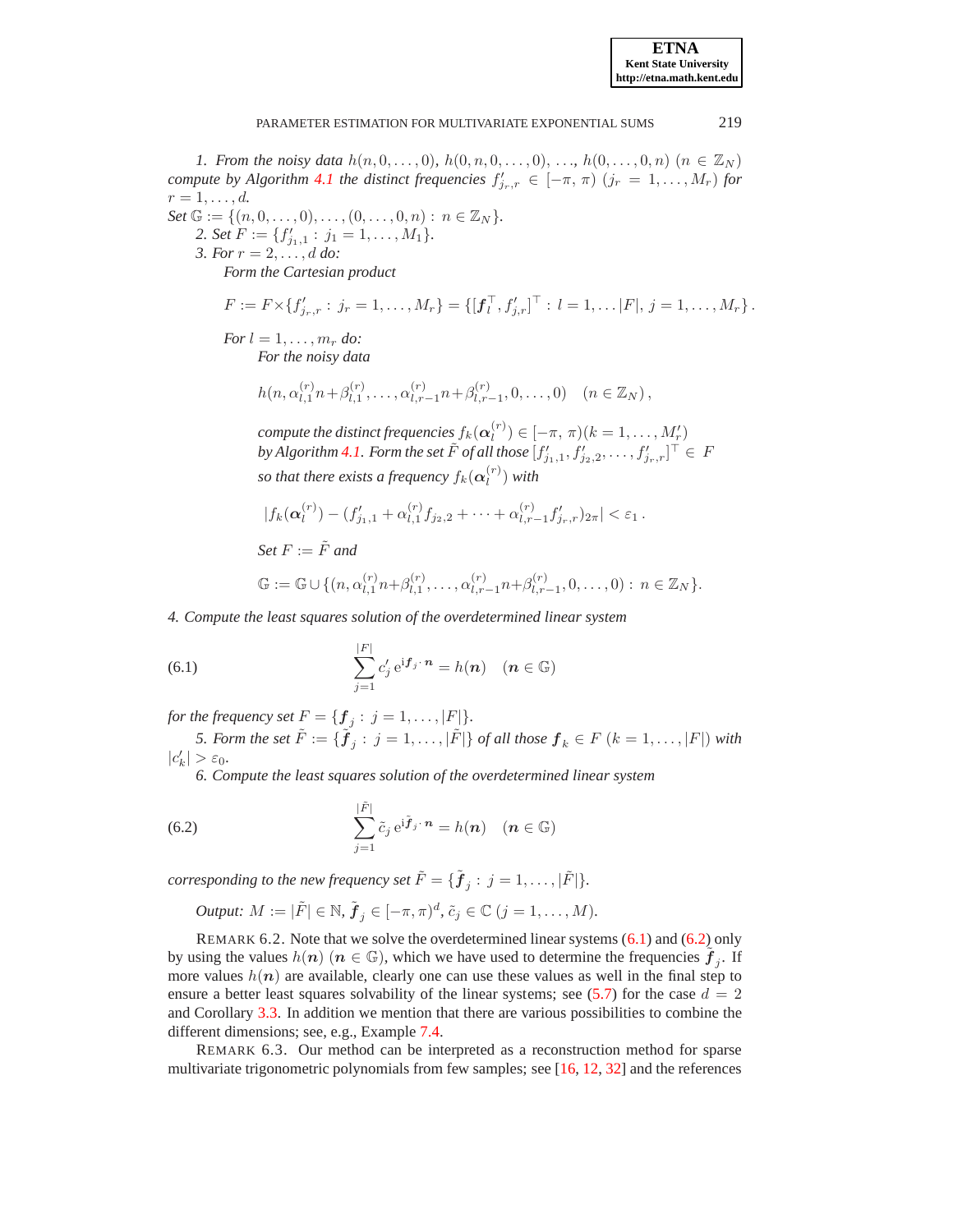therein. More precisely, let  $\Pi_N^d$  denote the space of all *d*–variate trigonometric polynomials of maximal order N. An element  $p \in \Pi_N^d$  can be represented in the form

$$
p(\mathbf{y}) = \sum_{\mathbf{k} \in \mathbb{Z}_N^d} c_{\mathbf{k}} e^{2\pi i \mathbf{k} \cdot \mathbf{y}} \quad \left(\mathbf{y} \in [-\frac{1}{2}, \frac{1}{2}]^d\right)
$$

with  $c_k \in \mathbb{C}$ . There exist completely different methods for the reconstruction of "sparse" trigonometric polynomials", where one assumes that the number  $M$  of the nonzero coefficients  $c_k$  is much smaller than the dimension of  $\Pi_N^d$ . Therefore our method can be used with

$$
h(\boldsymbol{x}) := p(\frac{\boldsymbol{x}}{2N}) = \sum_{j=1}^M c_j \,\mathrm{e}^{\mathrm{i}\, \boldsymbol{f}_j \cdot \boldsymbol{x}} \quad (\boldsymbol{x} \in [-N, N]^d),
$$

and  $x = 2Ny$  and  $f_j = \pi k/N$  if  $c_k \neq 0$ . Using Algorithm [6.1,](#page-14-0) we find the frequency vectors  $f_j$  and the coefficients  $c_j$  and we set  $k := \text{round}(Nf_j/\pi)$ ,  $c_k := c_j$ . By [\[8\]](#page-19-7) one knows sharp versions of  $L^2$ -norm equivalences for trigonometric polynomials under the assumption that the sampling set contains no holes larger than the inverse polynomial degree; see also [\[2\]](#page-19-8).

<span id="page-16-0"></span>**7. Numerical experiments.** We apply the algorithms presented in Section [5](#page-10-0) to various examples. We have implemented our algorithms in MATLAB with IEEE double precision arithmetic. We compute the relative error of the frequencies given by

$$
e(\boldsymbol{f}) := \max_{l=1,\dots,d} \frac{\max_{j=1,\dots,M} |f_{j,l} - \tilde{f}_{j,l}|}{\max_{j=1,\dots,M} |f_{j,l}|},
$$

where  $\tilde{f}_{j,l}$  are the frequency components computed by our algorithms. Analogously, the relative error of the coefficients is defined by

$$
e(\boldsymbol{c}) := \frac{\max\limits_{j=1,\ldots,M} |c_j - \tilde{c}_j|}{\max\limits_{j=1,\ldots,M} |c_j|},
$$

where  $\tilde{c}_j$  are the coefficients computed by our algorithms. Furthermore, we determine the relative error of the exponential sum by

$$
e(h) := \frac{\max |h(\boldsymbol{x}) - \tilde{h}(\boldsymbol{x})|}{\max |h(\boldsymbol{x})|},
$$

where the maximum is determined by approximately 10000 equispaced points from a grid of  $[-N, N]^d$ , and where

$$
\tilde{h}(\boldsymbol{x}) := \sum_{j=1}^M \tilde{c}_j\, \mathrm{e}^{\tilde{\boldsymbol{f}}_j \cdot \boldsymbol{x}}
$$

is the exponential sum recovered by our algorithms. We remark that the approximation prop-erty of h and h in the uniform norm of the univariate method was shown in [\[21,](#page-20-19) Theorem 3.4]. We begin with an example previously considered in [\[28\]](#page-20-23).

<span id="page-16-1"></span>EXAMPLE 7.1. The bivariate exponential sum  $(1.1)$  taken from  $[28,$  Example 1] possesses the following parameters

$$
[\boldsymbol{f}_j^\top]_{j=1}^3 = \begin{bmatrix} 0.48\pi & 0.48\pi \\ 0.48\pi & -0.48\pi \\ -0.48\pi & 0.48\pi \end{bmatrix}, \quad [c_j]_{j=1}^3 = \begin{bmatrix} 1 \\ 1 \\ 1 \end{bmatrix}.
$$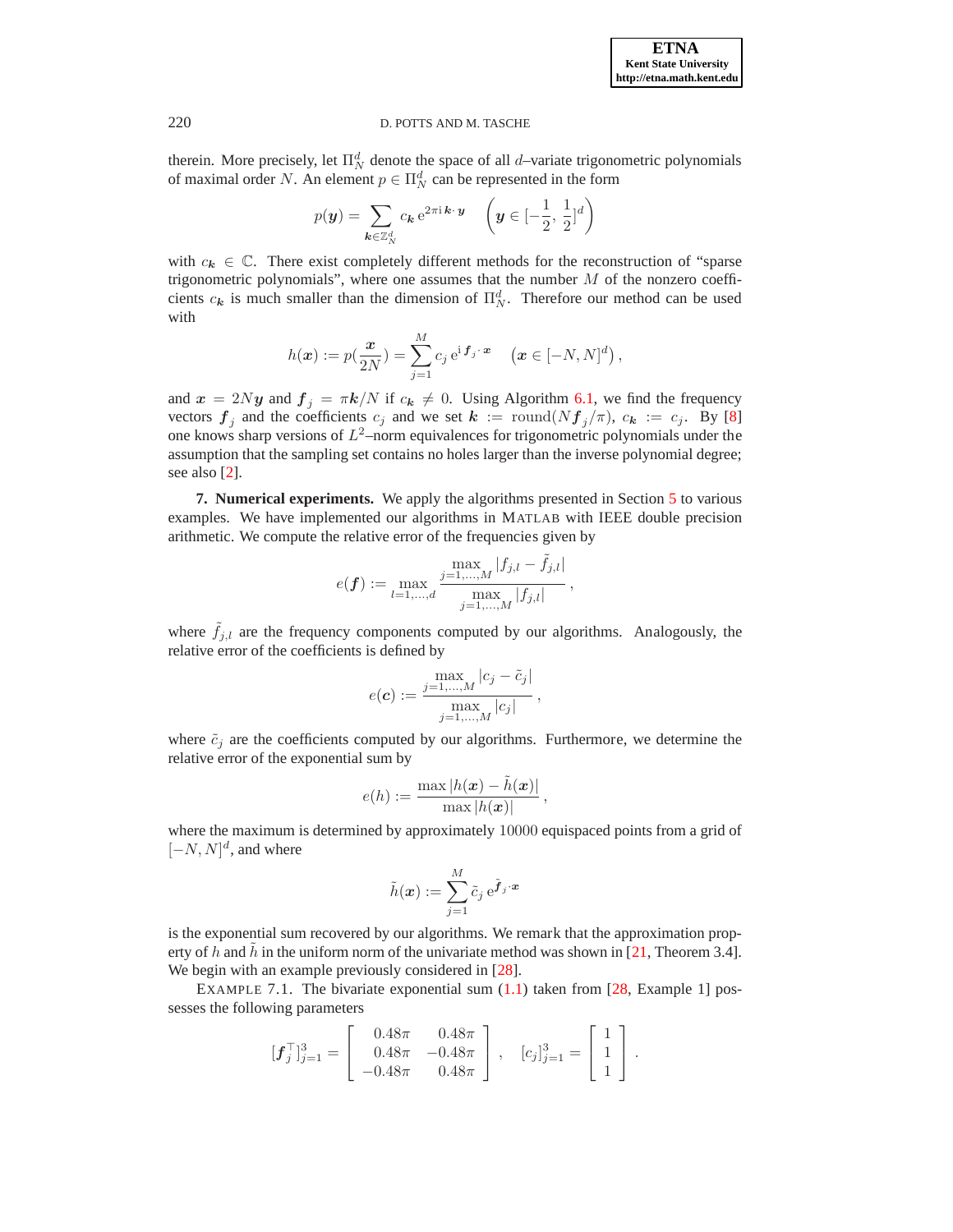| <b>ETNA</b>                  |
|------------------------------|
| <b>Kent State University</b> |
| http://etna.math.kent.edu    |

We sample this exponential sum [\(1.1\)](#page-0-0) at the nodes  $h(k, 0)$ ,  $h(0, k)$  and  $h(k, \alpha k + \beta)$ ,  $(k \in \mathbb{Z}_N)$ , where  $\alpha, \beta \in \mathbb{Z}$  are given in Table [7.1.](#page-17-0) Therefore the number of total sampling points used in our method are only  $3(2N + 1)$  or  $4(2N + 1)$ . Then we apply our Algorithm [5.1](#page-12-0) for exact sampled data and for noisy sampled data  $\tilde{h}(\mathbf{k}) = h(\mathbf{k}) + 10^{-\delta} e_{\mathbf{k}}$ , where  $e_{\mathbf{k}}$  is uniformly distributed in  $[-1, 1]$ . The notation  $\delta = \infty$  means that exact data are given. We present the chosen parameters and the results in Table [7.1.](#page-17-0) We choose same bounds  $\varepsilon_0 = \varepsilon_1$ in Algorithm [5.1](#page-12-0) and obtain very precise results even in the case, where the unknown number  $M = 3$  is estimated by L.

TABLE 7.1 *Results of Example [7.1.](#page-16-1)*

<span id="page-17-0"></span>

|  |  |  | L N $\varepsilon_0$ $\alpha$ $\beta$ $\delta$ $e(f)$ $e(c)$ $e(h)$ |  |
|--|--|--|--------------------------------------------------------------------|--|
|  |  |  | 5 6 $10^{-4}$ 1 0 $\infty$   1.7e-15 5.9e-14 3.2e-13               |  |
|  |  |  | 10 20 $10^{-4}$ 1 0 $\infty$ 5.4e-15 4.5e-14 4.5e-14               |  |
|  |  |  | 5 25 $10^{-3}$ 1 0 6   5.6e - 09 1.6e - 07 2.5e - 07               |  |
|  |  |  | 5 25 $10^{-3}$ 1, 2 0, 0 6 $1.0e-08$ 5.9e-07 7.4e-07               |  |
|  |  |  | 5 25 $10^{-3}$ 1 0 5   1.7e-08 1.2e-06 1.3e-06                     |  |

<span id="page-17-1"></span>EXAMPLE 7.2. We consider the bivariate exponential sum  $(1.1)$  with following parameters

$$
\begin{aligned}\n[\mathbf{f}_{j}^{\top}]_{j=1}^{8} = \begin{bmatrix}\n0.1 & 1.2 \\
0.19 & 1.3 \\
0.3 & 1.5 \\
0.35 & 0.3 \\
-0.1 & 1.2 \\
-0.19 & 0.35 \\
-0.3 & -1.5 \\
-0.3 & 0.3\n\end{bmatrix}, \quad [c_{j}]_{j=1}^{8} = \begin{bmatrix}\n1+i \\
2+3i \\
5-6i \\
0.2-i \\
1+i \\
2+3i \\
5-6i \\
5-6i \\
0.2-i\n\end{bmatrix}.\n\end{aligned}
$$

For given exact data, the results are presented in Table [7.2.](#page-18-0) Note that the condition [\(5.1\)](#page-10-2) is not fulfilled, but the reconstruction is still possible in some cases. In order to fulfill [\(5.1\)](#page-10-2), one has to choose  $N > \frac{\pi}{0.05}$ , i.e.,  $N \ge 63$ .

The dash − in Table [7.2](#page-18-0) means that we are not able to reconstruct the signal parameters. In the case  $L = 15$ ,  $N = 30$ ,  $\alpha = 1$ ,  $\beta = 0$ , we are not able to find the 8 given frequency vectors and coefficients. There are other solutions of the reconstruction problem with 15 frequency vectors and coefficients. However, if we choose one more line with  $\alpha = 2$ ,  $\beta = 0$  or if we choose more sampling points with  $N = 80$ , then we obtain good parameter estimations.

Furthermore, we use noisy sampled data  $h(\mathbf{k}) = h_0(\mathbf{k}) + 10^{-\delta} e_{\mathbf{k}}$ , where  $e_{\mathbf{k}}$  is uniformly distributed in  $[-1, 1]$ . Instead of predeterminated values  $\alpha$  and  $\beta$ , we choose these values randomly. We use only one additional line for sampling and present the results in Table [7.3,](#page-18-1) where  $e(f)$ ,  $e(c)$  and  $e(h)$  are the averages over 100 runs. Note that in this case we use only  $3(2N + 1)$  sampling points for the parameter estimation.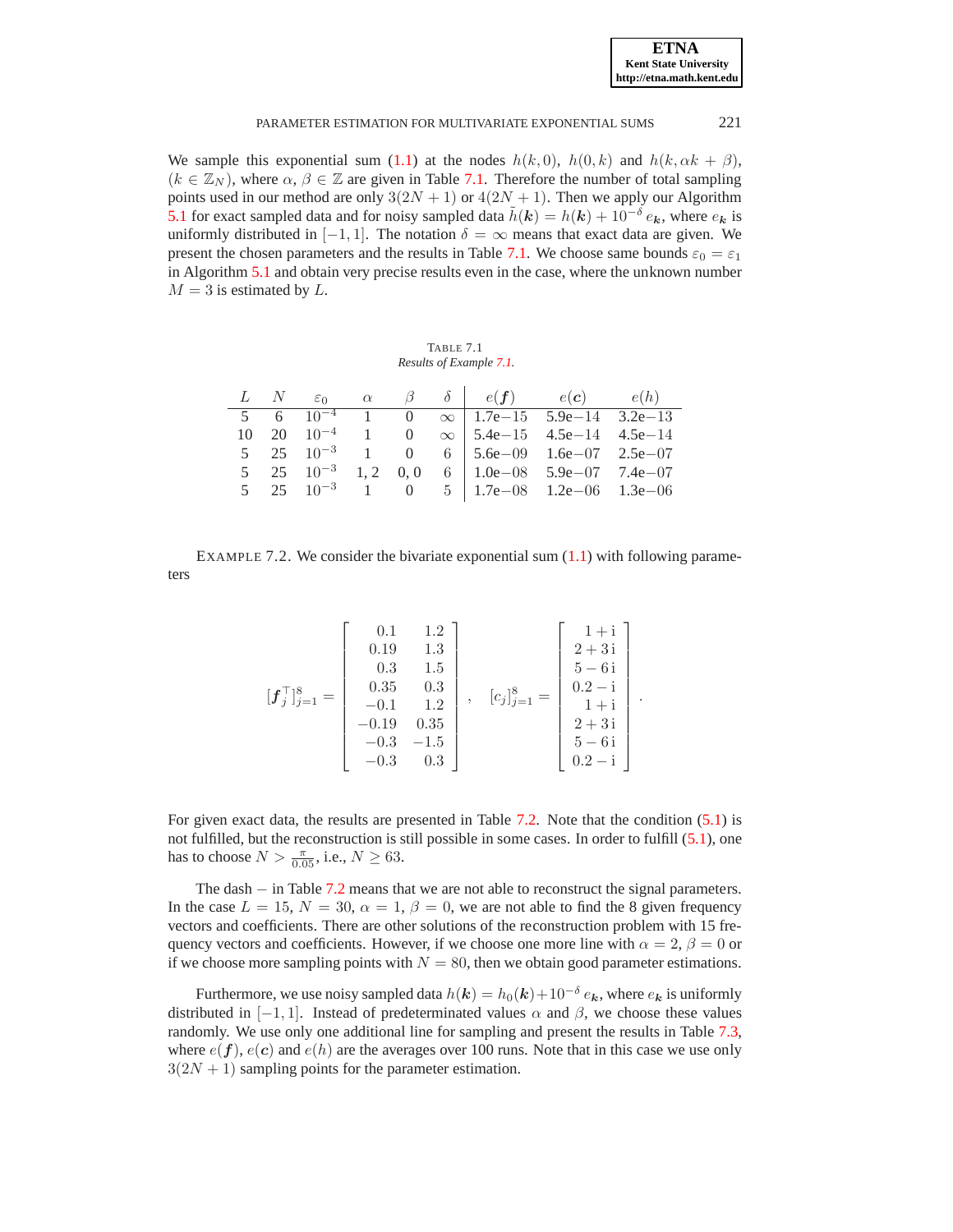TABLE 7.2 *Results of Example [7.2](#page-17-1) with exact data.*

<span id="page-18-0"></span>

|  |                                                |  | L N $\varepsilon_0$ $\alpha$ $\beta$   $e(f)$ $e(c)$ $e(h)$ |  |
|--|------------------------------------------------|--|-------------------------------------------------------------|--|
|  | 8 15 10 <sup>-4</sup>                          |  | 1 0 2.7e - 09 5.7e - 09 3.4e - 09                           |  |
|  | 8 15 $10^{-4}$                                 |  | 1, 2, 3 0, 1, 2   2.7e - 09 $5.9e - 09$ 3.3e - 09           |  |
|  |                                                |  | 15 30 $10^{-4}$ 1 0   1.4e-13 3.4e-13 6.5e-13               |  |
|  | $15 \quad 30 \quad 2 \cdot 10^{-1}$            |  | $1 \qquad 0 \qquad -$                                       |  |
|  | $15 \quad 30 \quad 2 \cdot 10^{-1} \quad 1, 2$ |  | $0, 0$   1.4e-13 4.0e-13 6.0e-13                            |  |
|  |                                                |  | 15 80 $2 \cdot 10^{-1}$ 1 0   3.5e-15 3.2e-14 7.5e-14       |  |

TABLE 7.3 *Results of Example [7.2](#page-17-1) with noisy data.*

<span id="page-18-1"></span>

|  |  | L N $\varepsilon_0$ $\delta$ $e(f)$ $e(c)$ $e(h)$                                      |  |
|--|--|----------------------------------------------------------------------------------------|--|
|  |  | 8 35 $10^{-3}$ 6   1.4e - 06 3.9e - 06 5.5e - 06                                       |  |
|  |  | 15 30 $10^{-3}$ 6 1.2e-05 3.9e-05 5.3e-05<br>15 50 $10^{-3}$ 5 4.0e-07 4.1e-06 3.8e-06 |  |
|  |  |                                                                                        |  |
|  |  | 15 50 $10^{-3}$ 6 3.8e - 08 3.6e - 07 3.3e - 07                                        |  |

<span id="page-18-3"></span>EXAMPLE 7.3. We consider the trivariate exponential sum [\(1.1\)](#page-0-0) with following parameters

$$
\begin{bmatrix} \boldsymbol{f}_j^\top \end{bmatrix}_{j=1}^8 = \begin{bmatrix} 0.1 & 1.2 & 0.1 \\ 0.19 & 1.3 & 0.2 \\ 0.4 & 1.5 & 1.5 \\ 0.45 & 0.3 & -0.3 \\ -0.1 & 1.2 & 0.1 \\ -0.19 & 0.35 & -0.5 \\ -0.4 & -1.5 & 0.25 \\ -0.4 & 0.3 & -0.3 \end{bmatrix}, \quad [c_j]_{j=1}^8 = \begin{bmatrix} 1+i \\ 2+3i \\ 5-6i \\ 1+i \\ 2+3i \\ 5-6i \\ 5-6i \\ 0.2-i \end{bmatrix}.
$$

and present the results in Table [7.4.](#page-18-2) We use only  $5(2N + 1)$  or  $6(2N + 1)$  sampling points for the parameter estimation.

# <span id="page-18-2"></span>TABLE 7.4 *Results of Example [7.3.](#page-18-3)*

|  |                                       |       | L N $\varepsilon_0$ $\alpha^{(1)}$ $\alpha^{(2)}$ $\beta^{(1)}$ $\beta^{(2)}$ $\delta$                                |     |                                                             |                                            | $e(f)$ $e(c)$ $e(h)$ |  |
|--|---------------------------------------|-------|-----------------------------------------------------------------------------------------------------------------------|-----|-------------------------------------------------------------|--------------------------------------------|----------------------|--|
|  | 8 15 $10^{-4}$                        | $[1]$ | $\begin{bmatrix} 1 & 1 \end{bmatrix} \quad \begin{bmatrix} 0 \end{bmatrix} \quad \begin{bmatrix} 0 & 0 \end{bmatrix}$ |     |                                                             | $\infty$   1.5e–10 1.7e–10 8.2e–11         |                      |  |
|  | 8 15 $10^{-4}$ [1]                    |       | $\begin{bmatrix} 1 & 1 \end{bmatrix}$ [1]                                                                             |     | $\lceil 1 \rceil$                                           | $\infty$   1.5e–10 1.7e–10 8.1e–11         |                      |  |
|  | $10 \t 30 \t 10^{-3}$                 | [1]   | $\left[\begin{array}{cc}1 & 1\end{array}\right]$                                                                      | [0] |                                                             | $6 \mid 8.7e-07 \mid 1.5e-06 \mid 2.9e-06$ |                      |  |
|  | $10 \t 30 \t 10^{-3} \t [1]$          |       | $\begin{pmatrix} 1 & 1 \\ 1 & 2 \end{pmatrix}$ [0]                                                                    |     |                                                             | $6$   7.8e–08 1.1e–06 1.5e–06              |                      |  |
|  |                                       |       | 10 30 $10^{-3}$ [1] $\begin{bmatrix} 1 & 1 \\ 1 & 2 \end{bmatrix}$ [0]                                                |     |                                                             | $5 \mid 4.5e-06 \mid 1.0e-05 \mid 1.6e-05$ |                      |  |
|  | $10 \quad 30 \quad 10^{-3} \quad [1]$ |       | $\begin{pmatrix} 1 & 1 \\ 1 & 2 \end{pmatrix}$ [0]                                                                    |     | $\left[\begin{array}{cc} 0 & 0 \\ 0 & 0 \end{array}\right]$ | 4   $1.2e-05$ $2.5e-05$ $5.2e-05$          |                      |  |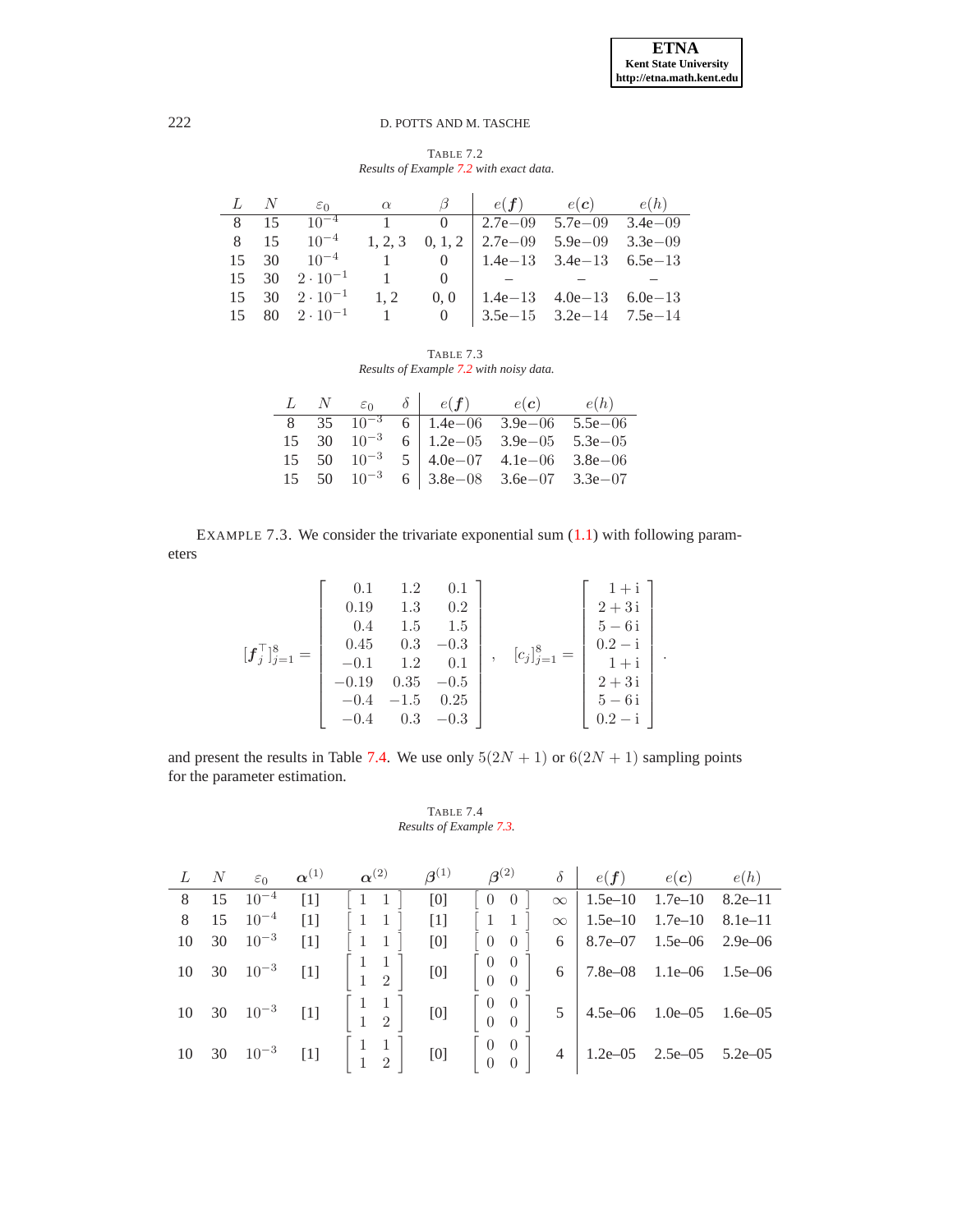**ETNA Kent State University http://etna.math.kent.edu**

<span id="page-19-6"></span>EXAMPLE 7.4. Now we consider the 4–variate exponential sum [\(1.1\)](#page-0-0) with following parameters

$$
[\mathbf{f}_{j}^{\top}]_{j=1}^{8} = \begin{bmatrix} 0.1 & 1.2 & 0.1 & 0.45 \\ 0.19 & 1.3 & 0.2 & 1.5 \\ 0.3 & 1.5 & 1.5 & -1.3 \\ 0.45 & 0.3 & -0.3 & 0.4 \\ -0.1 & 1.2 & 0.1 & -1.5 \\ -0.19 & 0.35 & -0.5 & -0.45 \\ -0.4 & -1.5 & 0.25 & 1.3 \\ -0.4 & 0.3 & -0.3 & 0.4 \end{bmatrix}, \begin{bmatrix} e_{j} \end{bmatrix}_{j=1}^{8} = \begin{bmatrix} 1+i \\ 2+3i \\ 5-6i \\ 0.2-i \\ 2+3i \\ 5-6i \\ 5-6i \\ 0.2-i \end{bmatrix}.
$$

Instead of using Algorithm [6.1](#page-14-0) directly, we apply Algorithm [5.1](#page-12-0) for the first two variables and then for the last variables with the parameters  $\alpha^{(2)}$  and  $\beta^{(2)}$ . Then we take the tensor product of the obtained two parameter sets and use the additional parameters from  $\alpha^{(4)}$  and  $\beta^{(4)}$  in order to find a reduced set. Finally we solve the overdetermined linear system. The results are presented in Table [7.5.](#page-19-9) We use only  $7(2N+1)$  or  $10(2N+1)$  sampling points for the parameter estimation.

<span id="page-19-9"></span>TABLE 7.5 *Results of Example [7.4.](#page-19-6)*

| L  | N  | $\varepsilon_0$ | $\alpha^{(2)}$ | $\alpha^{(4)}$       | $\beta^{(2)}$                    | $\beta^{(4)}$                                                                            | $\delta$ | e(f)      | $e(\boldsymbol{c})$ | e(h)       |
|----|----|-----------------|----------------|----------------------|----------------------------------|------------------------------------------------------------------------------------------|----------|-----------|---------------------|------------|
| 8  | 15 | $10^{-4}$       |                |                      | $\theta$                         | 0<br>$\theta$<br>U                                                                       | $\infty$ | $1.7e-10$ | $2.5e-11$           | $1.6e-10$  |
| 8  | 15 | $10^{-4}$       |                |                      |                                  |                                                                                          | $\infty$ | 1.7e-10   | $2.4e-11$           | $1.6e-10$  |
| 15 | 30 | $10^{-4}$       |                |                      | 0                                | $\overline{0}$<br>$\theta$<br>0                                                          | $\infty$ | $1.3e-14$ | $6.4e-15$           | 8.8e-14    |
| 15 | 30 | $10^{-3}$       |                |                      | $\mathbf{0}$                     | $\boldsymbol{0}$<br>$\theta$<br>$\theta$                                                 | 6        | $1.0e-06$ | $3.2e-07$           | $3.0e-06$  |
| 15 | 30 | $10^{-3}$       |                |                      | $\mathbf{0}$                     | $\overline{0}$<br>$\theta$<br>0                                                          | 5        | 1.3e-05   | $3.4e-06$           | $4.2e-05$  |
| 15 | 30 | $10^{-3}$       | $^{-1}$        | 1<br>$-1$<br>$^{-1}$ | $\overline{0}$<br>$\overline{0}$ | $\overline{0}$<br>$\Omega$<br>$\theta$<br>$\overline{0}$<br>$\theta$<br>$\overline{0}$   | 6        | $1.1e-06$ | 2.7e-07             | $3.9e-06$  |
| 15 | 30 | $10^{-3}$       | $^{-1}$        | 1<br>$-1$<br>$^{-1}$ | $\overline{0}$<br>$\overline{0}$ | $\overline{0}$<br>$\Omega$<br>$\theta$<br>$\overline{0}$<br>$\theta$<br>$\theta$         | 5        | 8.8e-06   | 1.9e-06             | $3.3e-0.5$ |
| 15 | 50 | $10^{-3}$       | $-1$           | $-1$<br>$-1$         | $\overline{0}$<br>$\overline{0}$ | $\overline{0}$<br>$\theta$<br>$\theta$<br>$\overline{0}$<br>$\theta$<br>$\theta$         | 5        | 4.5e-07   | $1.2e-07$           | 1.6e-06    |
| 15 | 50 | $10^{-3}$       | $^{-1}$        | $^{-1}$<br>$-1$      | $\overline{0}$<br>$\mathbf{0}$   | $\overline{0}$<br>$\theta$<br>$\theta$<br>$\boldsymbol{0}$<br>$\overline{0}$<br>$\theta$ | 4        | 8.0e-07   | $2.4e-07$           | $1.1e-0.5$ |

**Acknowledgment.** The authors thank Franziska Nestler for the numerical experiments. The first author gratefully acknowledges the support by the German Research Foundation within the project PO 711/10–1. The authors would like to also thank the reviewers for their helpful comments which helped improve this paper.

#### REFERENCES

- <span id="page-19-8"></span><span id="page-19-2"></span>[1] F. ANDERSSON, M. CARLSSON, AND M. V. DE HOOP, *Nonlinear approximation of functions in two dimensions by sums of exponential functions*, Appl. Comput. Harmon. Anal., 29 (2010), pp. 156–181.
- [2] R. F. BASS AND K. GRÖCHENIG, *Random sampling of multivariate trigonometric polynomials*, SIAM J. Math. Anal., 36 (2004), pp. 773–795.
- <span id="page-19-1"></span>[3] G. BEYLKIN AND L. MONZÓN, *On approximations of functions by exponential sums*, Appl. Comput. Harmon. Anal., 19 (2005), pp. 17–48.
- <span id="page-19-5"></span><span id="page-19-4"></span>[4] D. BRAESS, *Nonlinear Approximation Theory*, Springer, Berlin, 1986.
- <span id="page-19-0"></span>[5] O. CHRISTENSEN, *An Introduction to Frames and Riesz Bases*, Birkhäuser, Boston, 2003.
- [6] P. L. DRAGOTTI, M. VETTERLI, AND T. BLU, *Sampling moments and reconstructing signals of finite rate of innovation: Shannon meets Strang-Fix*, IEEE Trans. Signal Process., 55 (2007), pp. 1741–1757.
- <span id="page-19-3"></span>[7] G. H. GOLUB AND C. F. VAN LOAN, *Matrix Computations*, Third ed., Johns Hopkins Univ., Baltimore, 1996.
- <span id="page-19-7"></span>[8] K. GRÖCHENIG, *Reconstruction algorithms in irregular sampling*, Math. Comp., 59 (1992), pp. 181-194.